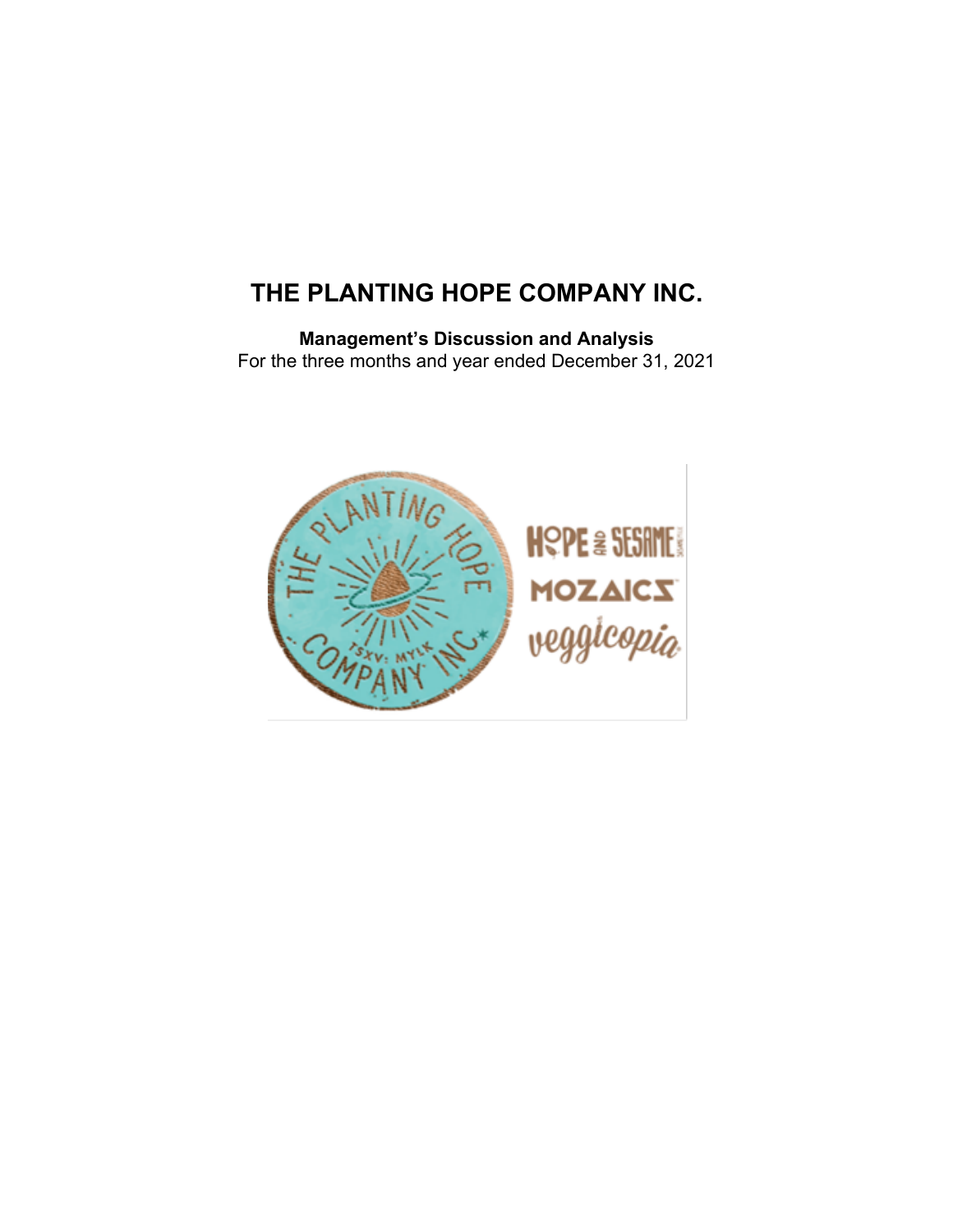The following Management's Discussion and Analysis (MD&A) of the consolidated financial results of The Planting Hope Company Inc. is for the three months and year ended December 31, 2021.

This MD&A is dated as of **May 2, 2022** and should be read in conjunction with the Company's audited December 31, 2021 consolidated financial statements. The consolidated financial statements of the Company have been prepared in accordance with International Financial Reporting Standards ("IFRS").

The Planting Hope Company Inc. ("TPHC") was incorporated on November 19, 2020 by Certificate of Incorporation issued pursuant to the provisions of the Business Corporations Act (British Columbia) as Campio Capital Corp. and changed its name to The Planting Hope Company Inc. on May 7, 2021. The principal business of the Company was to identify and evaluate assets or businesses with a view to potentially acquire them or an interest therein by completing a purchase transaction, by exercising of an option or by any concomitant transaction.

On August 25, 2021, TPHC completed the acquisition of Planting Hope Brands, LLC (formerly Spinning Wheel IP, LLC) ("PHB").

The consolidated financial results include the accounts of the TPHC and its wholly-owned subsidiary, PHB, together referred to herein as the "Company".

The functional currency of TPHC is the Canadian dollar ("CAD"); the functional currency of PHB is the United States dollar ("USD"). The presentation currency of the Company is the USD. In this MD&A, unless otherwise noted, all dollar amounts are expressed in USD.

Throughout this MD&A and in other materials disclosed by the Company, we adhere to IFRS, however the Company also employs certain non-IFRS and other financial measures to analyze financial performance, financial position, and cash flow. These non-IFRS and other financial measures do not have any standardized meaning prescribed by IFRS and therefore may not be comparable to similar measures provided by other issuers. The non-IFRS and other financial measures should not be considered to be more meaningful than financial measures which are determined in accordance with IFRS. Please refer to "Non-IFRS and Other Financial Measures" sections at the end of this MD&A for further information.

Additional information regarding the Company, including the Company's audited December 31, 2021 consolidated financial statements, recently filed Annual Information Form, and other filings is available on the Company's profile at www.sedar.com or on the Company's website at www.plantinghopecompany.com.

Throughout the following discussion, the three months and year ended December 31, 2021 may be referred to as "Q4 2021" and "YE 2021" or "2021", respectively, and as "the 2021 periods" collectively. The comparative three months and year ended December 31, 2020 may be referred to as "Q4 2020" and "YE 2020" or "2020", respectively, and as "the 2020 periods" collectively.

## **Forward Looking Statements**

Certain information included in this discussion may constitute forward-looking statements. Readers are cautioned not to put undue reliance on forward-looking statements. These statements relate to future events of the Company's future performance, business prospects or opportunities. All statements other than statement of historical fact may be forward-looking statements. Forward-looking statements are often, but not always, identified by the use of words such as "seek", anticipate", "plan", "target", "continue", "estimate", "expect", "may", "will", "project", "predict", "potential", "intend", "could", "might", "should", "believe", and similar expressions. The Company has based these forward-looking statements on its current expectations and projections about future events and financial, business and industry trends that it believes might affect its financial condition, results of operations, business strategy and financial needs. These forward-looking statements include, among other things, statements relating to:

- Business objectives and milestones; and
- Adequacy of the financial resources.

Such forward-looking statements are based on a number of material factors and assumptions, including, but not limited in any manner to, those disclosed elsewhere herein and any other of the Company's public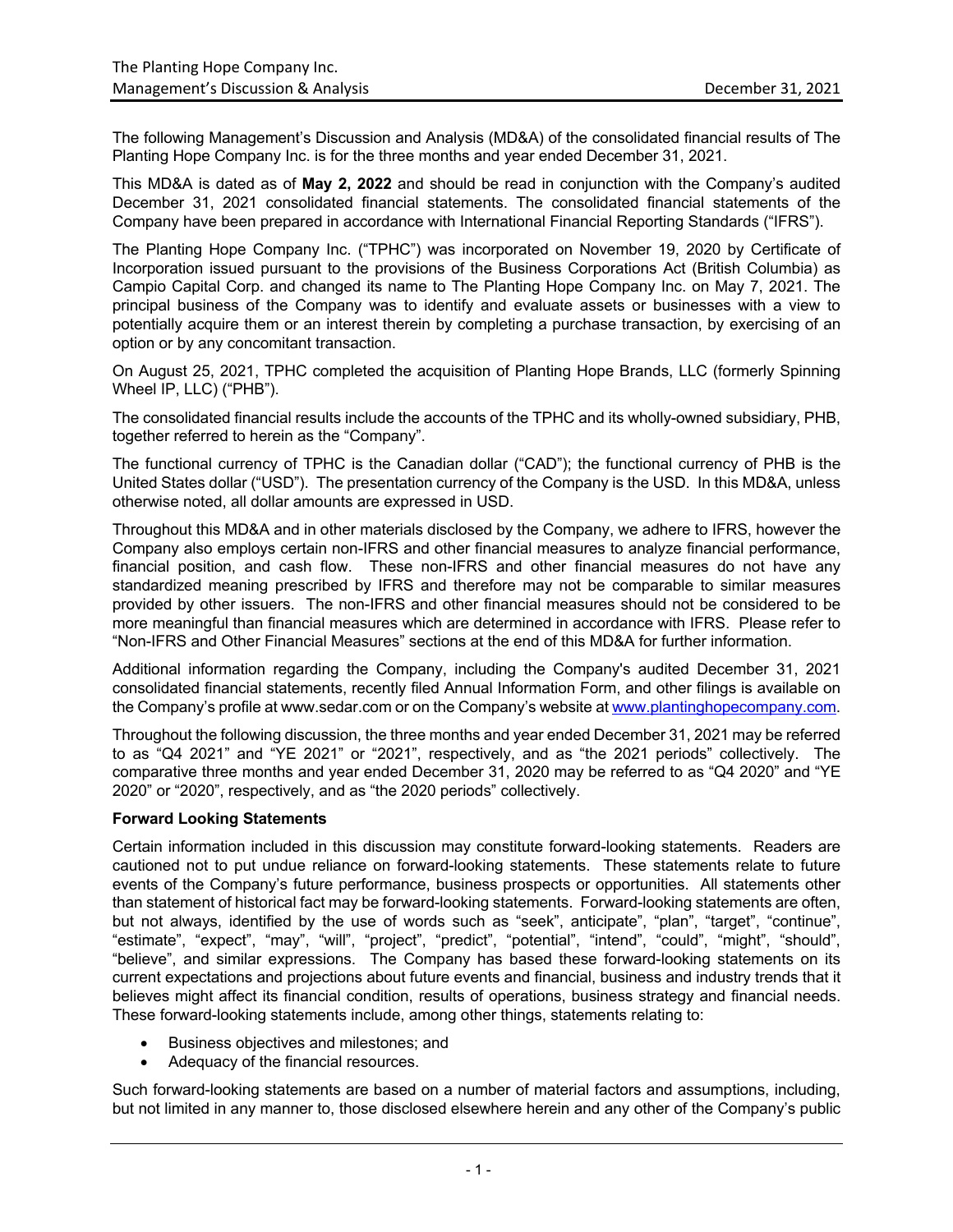filings, and include the availability and final receipt of required approvals, licenses and permits, sufficient working capital to develop the business, access to adequate services and supplies, economic conditions, foreign currency exchange rates, interest rates, access to equity and debt markets and associated costs of funds, availability of a qualified work force, that the Company is able to procure inventory and supplies in sufficient quantities and on a timely basis, and that the Company maintains its ongoing relations with it business partners and governmental authorities. While the Company considers these material factors and assumptions to be reasonable based on information currently available to it, they may prove to be incorrect. Actual results may vary from such forward-looking information for a variety of reasons.

**Investors should not place undue reliance on forward-looking statements as the plans, intentions or expectations upon which they are based might not occur. The Company cautions that the foregoing list of important factors is not exhaustive. Investors and others who base their decisions on the Company's forward-looking statements should carefully consider the above factors as well as the uncertainties they represent and the risks they entail. The forward-looking statements contained in this MD&A are expressly qualified by this cautionary statement.** 

## **DESCRIPTION OF BUSINESS**

The Company's mission is to develop, launch and scale nutritious, sustainable, and delicious consumer packaged foods and beverages in the natural food products segment of the United States and Canada with the goal of eventually expanding into other global retail marketplaces. The Company strives to operate as a diverse, ethical, and sustainable producer of nutritious, plant-based foods and snacks. The Company has three pillars in its current mission:

- Nutrition delivering strong nutritional benefits from food and beverages, including protein and complete protein (all 9 essential amino acids).
- Sustainability striving to use the most "planet-friendly" ingredients, packaging, and supply chain
- Representation building out a team and network of partners that bring forward representation of groups traditionally underrepresented in food & beverage and public companies (including women and ethnic and other minorities), and in doing so better reflect the core consumer base leading the adoption of innovative new plant-based food & beverage products,

PHB operations are based at its Chicago, IL headquarters (4710 N. Sheridan Road, Chicago, IL 60640). The Company develops, produces, markets, and distributes branded plant-based food and beverage products including:

- Hope and Sesame® Sesamemilk: creates, develops, and distributes sesame-based plant milk products as functional alternatives to dairy-based milk products, leveraging food technology and complex process development to create unique, innovative, delicious, and sustainable plant-based milk products
- Mozaics™ Real Veggie Chips: delivers popped potato snacks with real veggies (peas, beans) as the principal ingredients, providing nutritious and high-quality alternatives to the salty snacking category.
- Veggicopia® Real Veggie Snacks: develops and delivers breakthrough shelf-stable dip cups that taste like refrigerated dips but have 24x the shelf-life with no refrigeration required (leveraging a proprietary ingredient blend), along with other portable, long shelf-life vegetable snacks like singleserving brine-free snacking olives.

The Company currently does not have any manufacturing operations but instead has developed a network of production co-manufacturers to produce our products. In addition to the Company's full-time Sales + Marketing teams, the Company has also established a network of third-party sales agents, brokers, and distributors to sell our products directly into distributors, retailers and foodservice partners, and to consumers.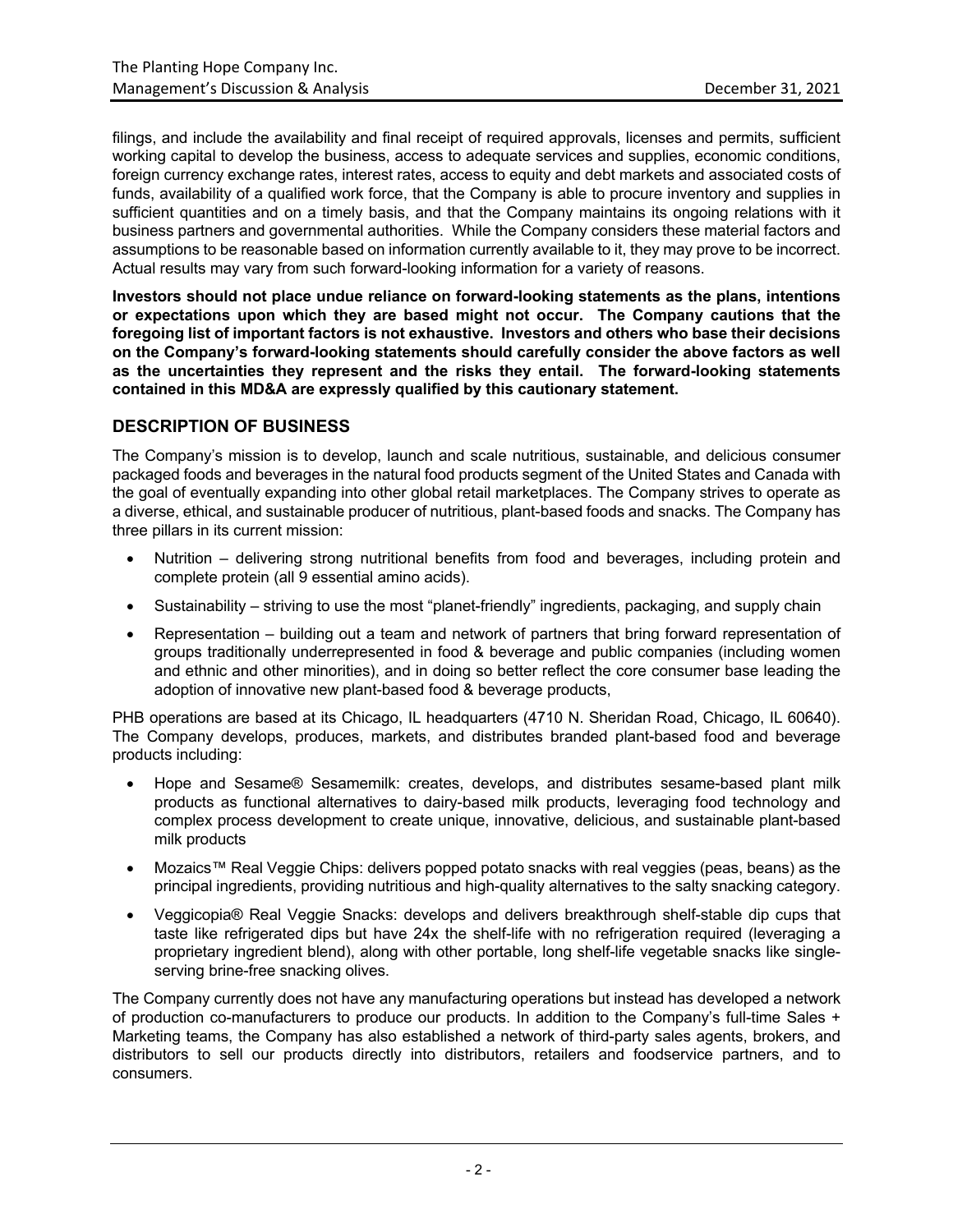## **BUSINESS HIGHLIGHTS**

#### Reverse Takeover

On August 24, 2021, TPHC and PHB entered into an arms-length Securities Purchase Agreement (the "Transaction"). The purpose of the Transaction was to effect a reverse takeover ("RTO") of TPHC by PHB with the goal of listing the consolidated company on the TSX Venture Exchange ("TSX-V"). The Transaction resulted in PHB becoming a wholly owned operating subsidiary of TPHC and the primary business of the Company.

Pursuant to the Transaction, TPHC acquired, from each PHB unitholder, all PHB units on the basis of one Multiple Voting Share ("MVS") exchanged for every one hundred PHB units held or one Subordinate Voting Share ("SVS") exchanged for every one PHB unit held. The total purchase price for all the issued and outstanding 45,069,173 PHB units consisted of 450,659 newly issued MVS and 3,273 newly issued SVS issued to PHB unitholders, for an aggregate equivalent of 45,069,173 SVS. In addition, the parties agreed to issue 930,825 employee warrants with the right to purchase 930,825 SVS for which issuance occurred on November 1, 2021.

Based on IFRS guidance, TPHC was determined to be the accounting acquiree with PHB as the accounting acquirer since the shareholders of PHB now control TPHC. All prior period comparative amounts are those of PHB and include the results of the Company from the date of the RTO.

#### Initial Public Offering

On November 12, 2021, the Company completed its Initial Public Offering ("IPO"). The Company's shares are listed on the TSX-V and began trading on November 18, 2021 under the symbol "MYLK".

Pursuant to the IPO, the Company issued 22,500,000 SVS at a price of CAD \$0.40 per SVS (the "Offering Price") for gross proceeds of \$7,162,754 (CAD \$9,000,000). Canaccord Genuity Corp. (the "Agent") acted as agent in connection with the IPO. In consideration for its services under the IPO, the Agent received a cash payment in the amount of CAD \$315,000, 787,500 SVS ("Agent shares") and 1,575,000 warrants ("Agent Warrants") exercisable to acquire one SVS at an exercise price of CAD \$0.40 per share until November 12, 2023. The Agent was also granted an over-allotment option to purchase up to an additional 3,375,000 SVS at the Offering Price (the "Over-Allotment Option") which was exercised in full on November 26, 2021 for gross proceeds of \$1,057,082 (CAD \$1,350,000). In connection with the over-allotment option exercise, the Agent received a cash payment in the amount of CAD \$47,250, 118,125 Agent shares and 236,250 Agent Warrants, exercisable to acquire one SVS at an exercise price of CAD \$0.40 per share until November 26, 2023.

## Key Growth Priorities

During 2021, the Company made progress on the following key growth priorities:

- Reported \$2.7 million of revenues, an increase of 62% over 2020 revenues;
- Reported \$2.3 million of net revenues, an increase of 136% over 2020 net revenues;
- Launched a new distribution program to first-class passengers on a large Airline;
- Expanded e-commerce network to include HIVE, Life to Go, Faire, Mable, AAFES, Abound, and others, and expanded e-commerce listings on online marketplaces with an existing product presence, including Amazon and QVC.com.
- Secured new retail distribution relationships including Kroger, QVC, and Tops Market.
- Ran initial production runs of new Non-GMO Hope and Sesame shelf-stable and refrigerated products and new Mozaics Non-GMO Real Veggie Chips in sustainable packaging.
- Expanded the operating team to include a Chief Sales Officer, Chief Financial Officer, Senior VP of Marketing, Operations Manager, eCommerce Manager, Customer Service Manager, Warehouse Manager, Sr. Manager of Digital Content, and Hope and Sesame Brand Captain;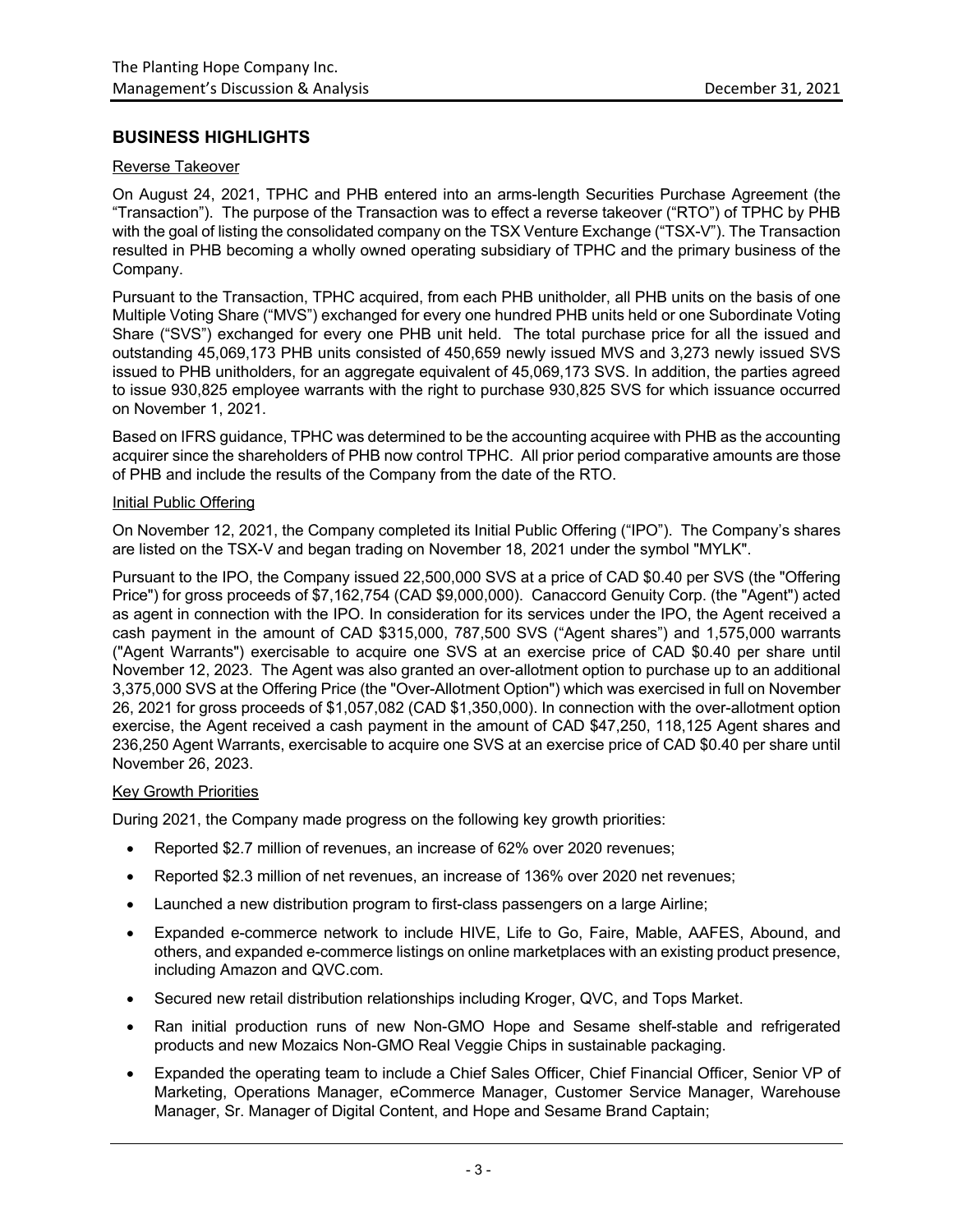- Continued to navigate ongoing COVID-19 supply chain impacts (including rising freight costs and limited capacity, ingredient availability, packaging delays)
- As of the end of 2021, 1,000 new grocery retail placements for the Hope and Sesame® and Mozaics™ brands, more than 15 ecommerce channels for Veggicopia® products, and executed on distribution of more than three million units of Mozaics chips into first class passengers on a large Airline.

## **OUTLOOK AND GROWTH**

The Company's business strategy and plan for 2022 includes further accelerating its growth trajectory above and beyond the triple digit percentage growth in net revenues achieved in 2021. See "Subsequent Events – RightRice Acquisition" and "Subsequent Events – Bought-deal Public Offering".

Key growth priorities for 2022 include:

- Expand retail placements and distribution for all brands, with a focus on expansion for Hope and Sesame, Mozaics, and RightRice Veggie Rice (an acquisition completed in January 2022).
- Increase velocity across grocery distribution for all brands, through strategic marketing, trial, and awareness, and measurable, ROI-focused marketing efforts.
- Launch the Hope and Sesame Barista Blend into independent cafes (a market that comprises more than 31,000 locations in the US alone). Currently plant milks account for more than 40% of the 'milk' usage in independent cafes, a \$2 billion market in the US.
- Expand consumer awareness of sesamemilk, driving trial and usage though cafes and into grocery retail stores.
- Expand ecommerce business, to include relaunched streamlined brand sites by Q3 and scale direct to consumer (D2C) business, as well as expand presence and sales on third party ecommerce marketplaces, both B2C (consumer) and B2B (wholesale).
- Capitalize on demonstrated Canadian interest by launching Canadian-compliant dual-language packaging on Hope and Sesame (shelf-stable Non-GMO product, including Barista), Mozaics, and RightRice products.
- Start international expansion to markets outside of the United States and Canada, capitalizing on interest from international markets and distributors.
- Expand operating team with key hires in Sales, Marketing, Finance and Operations to drive and support growth and scaling.
- Launch key new product lines, including Hope and Sesame creamers (Q3) and Mozaics non-dairy 'dairy' flavors (Q3)

Growth drivers and support in 2022 include:

- Launching of Hope and Sesame Barista Blend sesamemilk into independent cafes and foodservice. Initial production of Barista Blend was run in first quarter of 2022, and the product launched to the trade through a series of coffee industry and food industry trade shows. Thus far café/barista, distributor, and consumer reception has exceeded expectations, and Barista Blend will be rolling out to cafes via a network of food service distributors starting in Q2 2022. The opportunity for sesamemilk in cafes is strong: most carry oat milk, soy milk, and almond milk, but have significant concerns about almond milk's taste, performance, and sustainability. There is a clear opportunity to displace almond milk in favor of sesamemilk in the café channel, which is already beginning to occur in initial markets and cafes.
- Expansion of our Barista Board, a VIP group of professional baristas working with the Company to help drive change and goodness to the independent cafes. The Barista Board is also assisting with building market awareness of the Hope and Sesame products benefits to the baristas/cafés (e.g.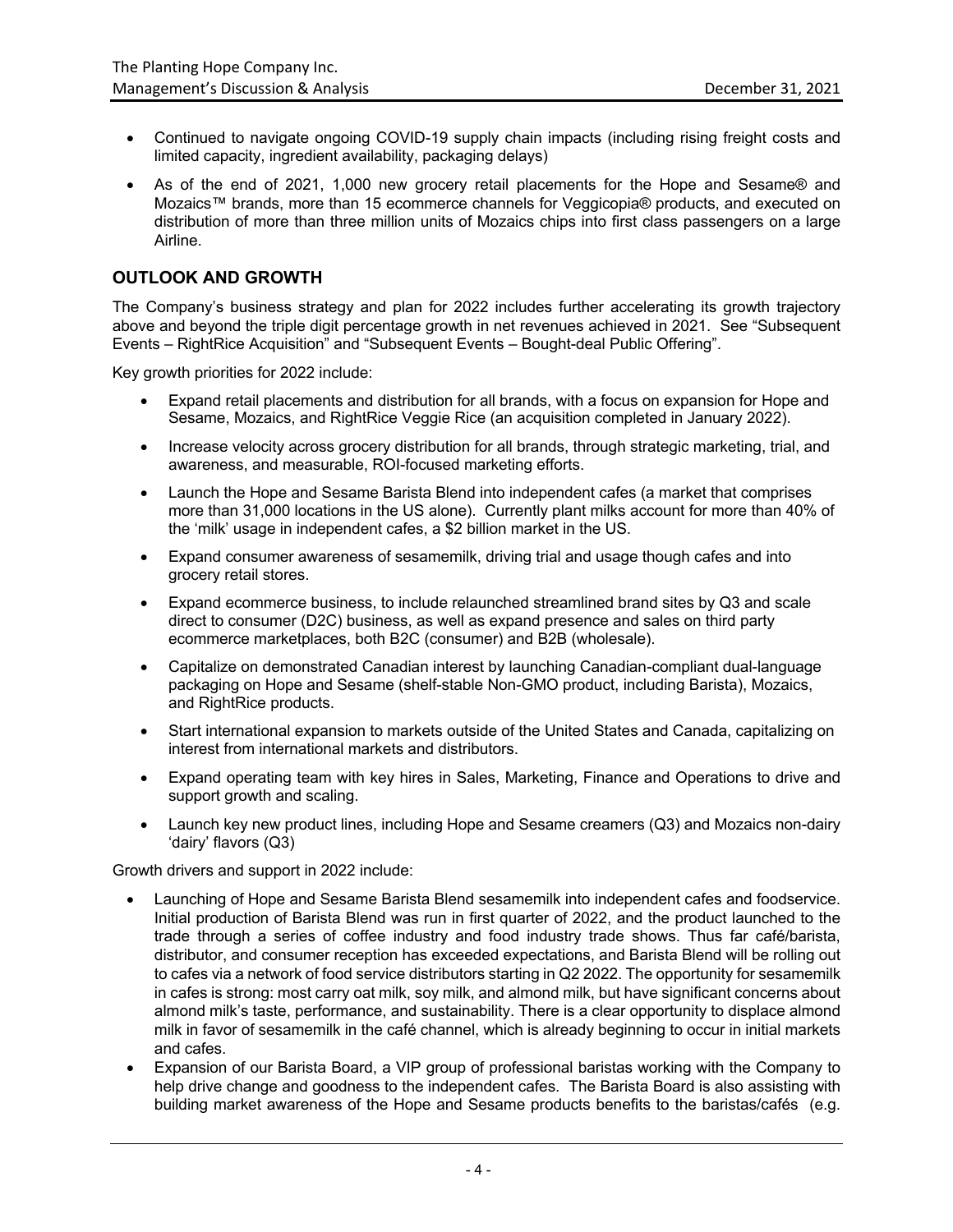offering consumers more sustainable and more nutritious products); many of these baristas are coffee influencers in their own right.

- The launch of Hope and Sesame Non-GMO shelf-stable product line, which will replace Organic Hope and Sesame and previous packaging/branding, is complete, and the new Hope and Sesame 48 oz refrigerated line has been launched, with initial distribution into more than 400 Kroger retail grocery stores in the US.
- The new Hope and Sesame products, including Barista Blend, were showcased at: Plant-Based World Expo (NYC/December 2021), Winter Fancy Food Show (Las Vegas/February 2022), CoffeeFest NYC (NYC/March 2022), Natural Products Expo West (Anaheim, CA/March 2022), Specialty Coffee Expo (April 2022) and CHFA West (Vancouver/April 2022). Additional distribution for Hope and Sesame includes Stop & Shop, Giant Company, Woodman's Markets, Roche Bros, and more.
- The launch of Mozaics Non-GMO Real Veggie Chips in sustainable packaging film, replacing previous Organic product and branding. The new Mozaics chips were launched in e-commerce in the 4<sup>th</sup> quarter of 2021 and are now available to distributors and retailers
- The acquisition of RightRice Veggie Rice presents significant growth opportunities for the Company. RightRice products are currently offered nationwide in more than 7,500 doors across a number of conventional and natural product retailers including: Kroger, Wegmans, Whole Foods Market and more. RightRice is also expanding in strategic food service distribution with quick service restaurants like CAVA.

## **SUMMARY OF ANNUAL FINANCIAL INFORMATION**

| As at and for the years ended December 31    |                      |             |               |
|----------------------------------------------|----------------------|-------------|---------------|
| (expressed in \$, except shares outstanding) | 2021                 | 2020        | 2019          |
| Revenues                                     | 2.664.513            | 1.643.974   | 3,106,012     |
| Net revenues                                 | 2,321,271            | 985.376     | 1,958,658     |
| Net loss                                     | $(17,600,388)^{(3)}$ | (2,529,728) | (3,961,240)   |
| Current assets                               | 6,969,780            | 589.503     | 1,066,788     |
| <b>Current liabilities</b>                   | $11,381,984^{(3)}$   | 3,717,598   | 2,184,447     |
| Working capital deficit <sup>(1)</sup>       | (4, 412, 204)        | (3,128,095) | (1, 117, 659) |
| Total assets                                 | 7.591.605            | 601.538     | 1,723,121     |
| Non-current financial liabilities (1)        | 496.367              | 15.517      | 468.143       |
| Share capital                                | 22,636,830           | 9.022.788   | 8,695,168     |
| Total SVS equivalent shares outstanding (2)  | 82.300.948           |             |               |

 $(1)$  "Working capital surplus (deficit)" is a capital management measure. "Non-current financial liabilities" is a supplemental financial measure. See "Non-IFRS and Other Financial Measures" for additional disclosures.

 $(2)$  The results prior to the completion of the RTO are those of PHB which is an LLC with no issued share capital.

(3) Net loss includes a \$5,622,712 expense for the change in fair value of financial instrument related to the \$7,084,160 derivative liability included in current liabilities. See "Liquidity and Capital Resources – Convertible Notes" for more information.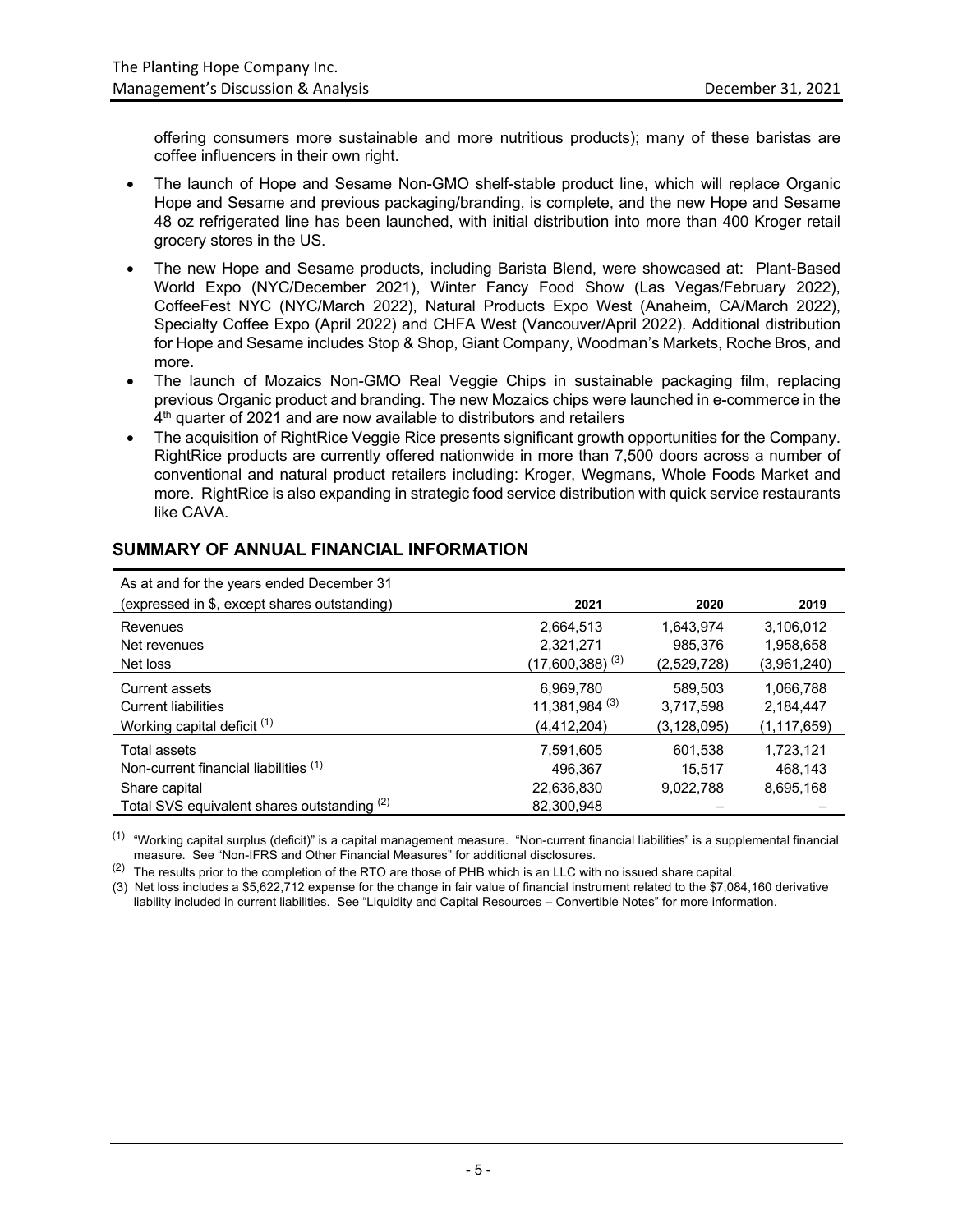## **PERFORMANCE REVIEW**

|                                    | Q4 2021     | Q4 2020    | <b>YE 2021</b> | <b>YE 2020</b> |
|------------------------------------|-------------|------------|----------------|----------------|
| Revenues                           | 358.964     | 175.743    | 2,664,513      | 1,643,974      |
| Trade spend                        | (85,665)    | (102, 814) | (281, 631)     | (413, 216)     |
| Spoilage and cash discounts        | (18,887)    | (28, 686)  | (61, 611)      | (245, 382)     |
| Net revenues                       | 254,412     | 44.243     | 2,321,271      | 985,376        |
| Trade spend as a % of revenues (1) | 24%         | 59%        | 11%            | 25%            |
| Cost of goods sold                 | (164,987)   | (67, 973)  | (1,257,341)    | (968, 516)     |
| COGS as a % of revenues (1)        | 46%         | 39%        | 47%            | 59%            |
| Net loss                           | (8,636,430) | (549, 956) | (17,600,388)   | (2,529,728)    |

(1) "Trade spend as a % of revenues" and "COGS as a % of revenues" are supplemental financial measures. See "Non-IFRS and Other Financial Measures" for additional disclosures.

#### **Revenues**

Revenue in 2021 increased as a result of expanded sales and marketing efforts. The most significant drivers of revenue in 2021 were increased sales of all products through Amazon, continued sales and promotion of Hope and Sesame Organic shelf-stable sesamemilk in Kroger and Sprouts stores and the launch of Mozaics chips in an Airline's first-class snack basket program slated for Q2-Q4 2021.

## **Trade Spend**

Trade spend as a percentage "(%") of revenue was down in 2021 as the airline channel does not charge trade spend and also because the focus of 2021 shifted to rebranding, completing product development, and building volume/sales velocity and away from new distribution pending the release of the new Non-GMO product lines for both Hope and Sesame and Mozaics in late 2021/early 2022. Additionally, in-store promotional programs were curtailed by COVID-19 limiting labor and focus on execution on these programs at the retailer level. Trade spend (primarily slotting for new distribution and in-store promotional programs, including end caps and periodic discounting to drive trial and pantry-loading) is expected to increase in 2022, as the Company looks to expands its distribution into more retailers and provides additional in-store support to increase velocity on current placements, and retailers return to 'business as usual', including scheduled category reviews and execution of in-store promotions.

## **Cost of Goods**

Cost of goods ("COGS") includes several different cost elements depending on the brand and its supply chain. COGS includes raw ingredients, toll processing and/or kitting, packaging materials and transportation as applicable, including freight for inbound packaging material and ingredients.

COGS as a percentage of revenues is impacted by the volume of product produced and sold, and the variability of supply chain costs. COGS performance is dynamic and influenced by a number of factors such as commodity and freight pricing, third party agreements, labor rates, and the management of global supply chains.

COGS also varies by product and product line. Currently, the Company expects the COGS as a percentage of revenue to range between 45%-63% across all products and brands. When COGS falls outside of expectations by product or brand, the Company evaluates its production/supply chain alternatives to address and navigate any costing challenges.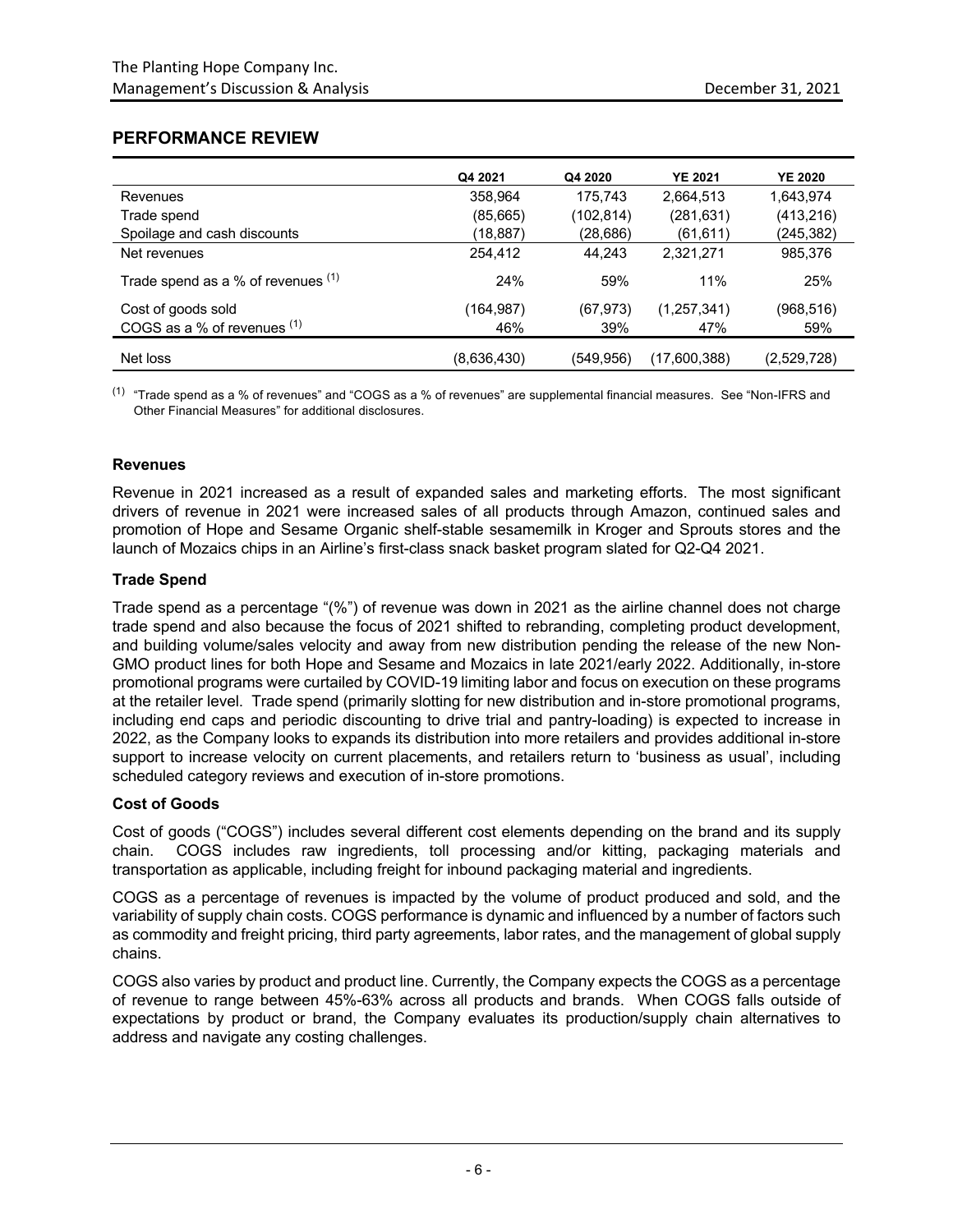|                                     | Q4 2021   | Q4 2020 | <b>YE 2021</b> | <b>YE 2020</b> |
|-------------------------------------|-----------|---------|----------------|----------------|
| Payroll and recruiting              | 590,233   | 276.119 | 1.775.183      | 1,237,536      |
| Professional fees                   | 1,134,441 | 69,883  | 2.014.211      | 210,007        |
| General office expenses             | 210.895   | 224.557 | 571.859        | 513.505        |
| Outbound freight                    | 101,025   | 33,999  | 305.405        | 240.797        |
| Advertising and marketing           | 491.425   | 8,831   | 2,089,302      | 502.226        |
| Depreciation                        | 26,096    | 5,959   | 32.287         | 84,497         |
| Selling, general and administrative | 2.554.115 | 619.348 | 6.788.247      | 2,788,568      |

#### **Selling, General and Administrative Expenses**

Planting Hope Brands' will continue to scale selling, general and administration expenses in line with its growth plans in 2022, with the exception of professional fees. Professional fees in 2021, included significant one-time accounting, legal and advisory fees related to the Transaction completed in August 2021 and the IPO completed in November 2021. Other noted variances are explained below:

- Payroll and recruiting expenses increased in the 2021 periods due to additions to headcount to build out the operating team and key management hires, to support the growth of the Company.
- General office expenses increased in the 2021 periods due to additional administrative costs related to TPHC following the RTO, a standard annual increase on business insurance, additional director and office insurance premiums following the completion of the IPO, and additional office supplies. General office expenses include technology costs which have increased as the Company scales its infrastructure to support ongoing growth.
- Outbound freight costs decreased in the 2021 periods due primarily to certain costs incurred in 2020. In 2020, the Company conducted a limited trial of its Hope and Sesame refrigerated product which required more expensive refrigerated warehousing and shipping. The Company did not produce further refrigerated product until Q4 2021, and as such these related expenses decreased in 2021. The Company expects these areas to increase again in 2022 with the expansion of refrigerated sesamemilk as an ongoing product line across retailers.
- Advertising and marketing expenses increased in the 2021, primarily due to marketing expenses associated with Airline first-class snack basket programs with Mozaics chips, providing direct trial to more than three million customers. Additional marketing efforts were also made to increase the Company's social media presence and identify other channels of promotion.
- Depreciation is higher in Q4 2021 than Q4 2020 due to depreciation of right-of-use assets related to leases entered into in Q4 2021. Depreciation is lower in YE 2021 than YE 2020 due to the termination of previous lease agreements early in 2020, thereby removing the related right-of-use assets and corresponding depreciation following the termination.

#### **Interest and Accretion**

During Q4 2021 and YE 2021, the Company reported \$287,228 and \$555,313 (Q4 2020 and YE 2020 – \$64,913 and \$211,675), respectively, of interest and accretion, which was higher in the 2021 periods due primarily to interest and accretion on convertible notes obtained in 2021. See "Liquidity and Capital Resources – Convertible Notes".

#### **Other Income and Expenses**

The majority of the \$17.6M YE 2021 net loss is related to several one-time income and expense items, as listed below:

• The Company terminated its long-term lease in 2020 which resulted in the recognition of a \$106,220 gain on lease termination in early 2020.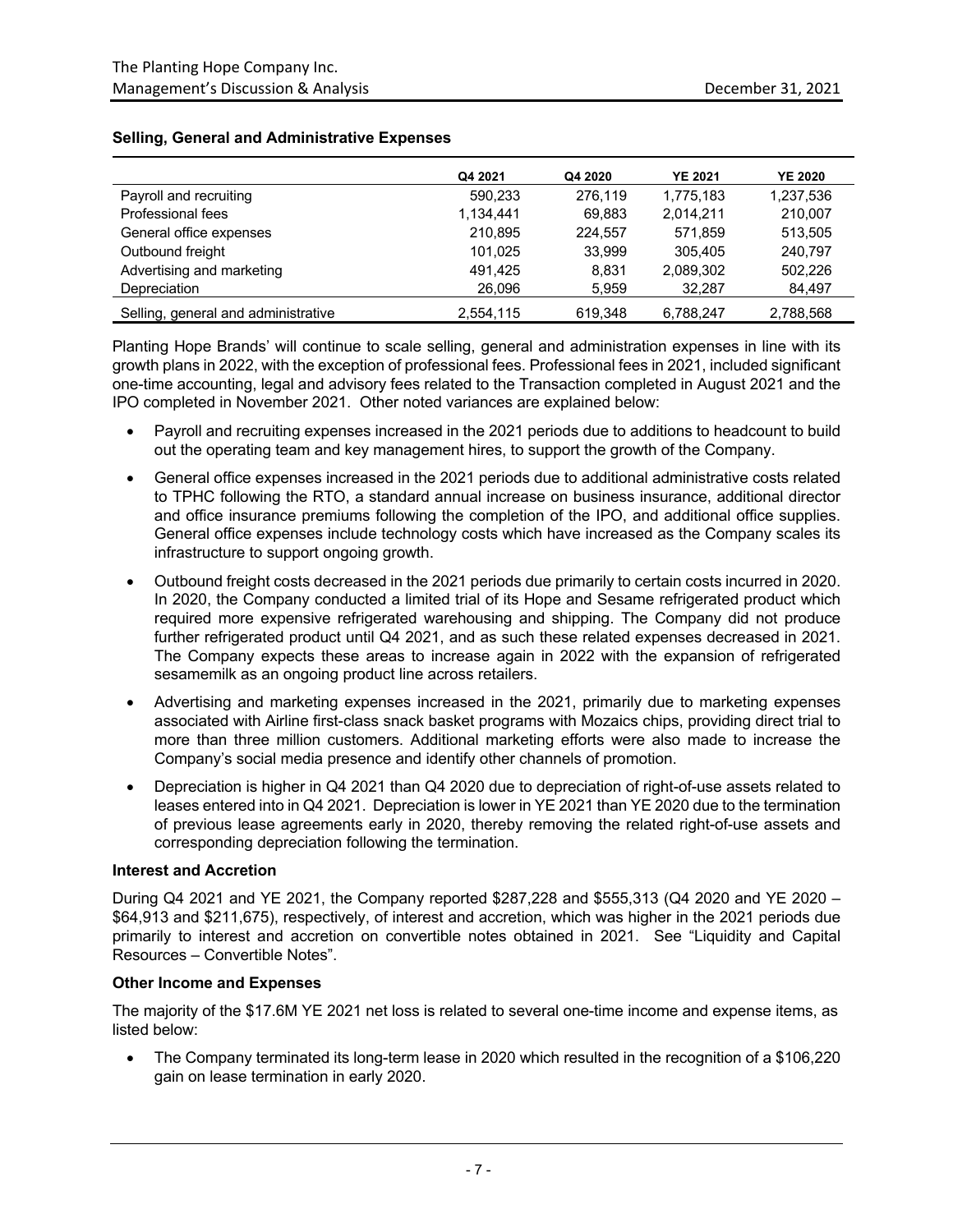- During 2021, the Company recognized \$402,636 of other income primarily comprised of a \$566,479 gain on a convertible note receivable owed to TPHC by PHB that was effectively settled in connection with the RTO offset by a loss on debt settlement related to the settlement of \$2,507,920 of debt through the issuance of 4,023,567 equivalent amount of SVS with a value of \$2,766,968.
- During 2021, the Company recognized \$2,611,294 of equity-based compensation related to the issuance of 9,000,000 SVS performance warrants and 180,000 MVS warrants to certain officers and employees, 930,825 SVS warrants issued to employees, 785,000 stock options granted to certain directors of the Company and an investor relations firm and certain shares and warrants issued as compensation to the Agent in connection with the IPO.
- During 2021, the Company reported a \$5,622,712 change in fair value of financial instruments related to the derivative liability portion of convertible notes and a \$33,044 loss on conversion of convertible notes.
- In February 2021, the Company obtained a \$197,314 US Government sponsored Paycheck Protection Program ("PPP Loan") PPP loan bearing interest at a rate of 1% per annum and subsequently qualified for full forgiveness of the loan. The benefit of low interest and the carrying amount of the PPP Loan on the date of forgiveness were recognized as \$206,901 of government income in 2021.
- Based on the guidance of IFRS 10 Consolidated Financial Statements to account for the RTO, TPHC was determined to be the accounting acquiree with PHB as the accounting acquirer since the shareholders of PHB now control TPHC. The share consideration was valued at CAD \$0.40 per share which was deemed to be the fair value price per SVS. As a result of the Transaction, the shareholders of TPHC obtained approximately 15% of the combined entity. As such, PHB calculated the fair value of the 15% ownership percentage obtained by TPHC shareholders to be the value of the share consideration. As TPHC was determined not to be a business as defined under IFRS 3 Business Combinations, the RTO was accounted for as an asset acquisition and the Company recognized a merger transaction cost of \$3,651,119 based on the Transaction purchase price allocation summarized below:

| Consideration:                           |                 |
|------------------------------------------|-----------------|
| Value of equity instruments              | \$<br>2,632,356 |
| Value of net liabilities:                |                 |
| Cash                                     | 887,435         |
| Convertible loan receivable (1)          | 1,869,661       |
| Accounts payable and accrued liabilities | (175, 521)      |
| Derivative liability                     | (1,252,621)     |
| Convertible debt                         | (2,347,717)     |
| Total                                    | (1,018,763)     |
| <b>Merger transaction cost</b>           | \$<br>3,651,119 |

 $<sup>(1)</sup>$  The convertible loan receivable owed to TPHC by PHB was effectively settled on August 24, 2021 upon</sup> completion of the Transaction, resulting in the recognition of a \$566,479 gain in other income.

# **LIQUIDITY AND CAPITAL RESOURCES**

Liquidity risk is the risk that the Company will not meet its financial obligations as they become due. The Company manages its liquidity risk through management of its capital structure and annual budgeting of its revenues, expenditures and cash flows.

These consolidated financial statements have been prepared on a going concern basis, which implies the Company will continue to realize its assets and discharge its liabilities in the normal course of business. During 2021, the Company generated a net loss of \$17,600,388 (2020 – \$2,529,728) and reported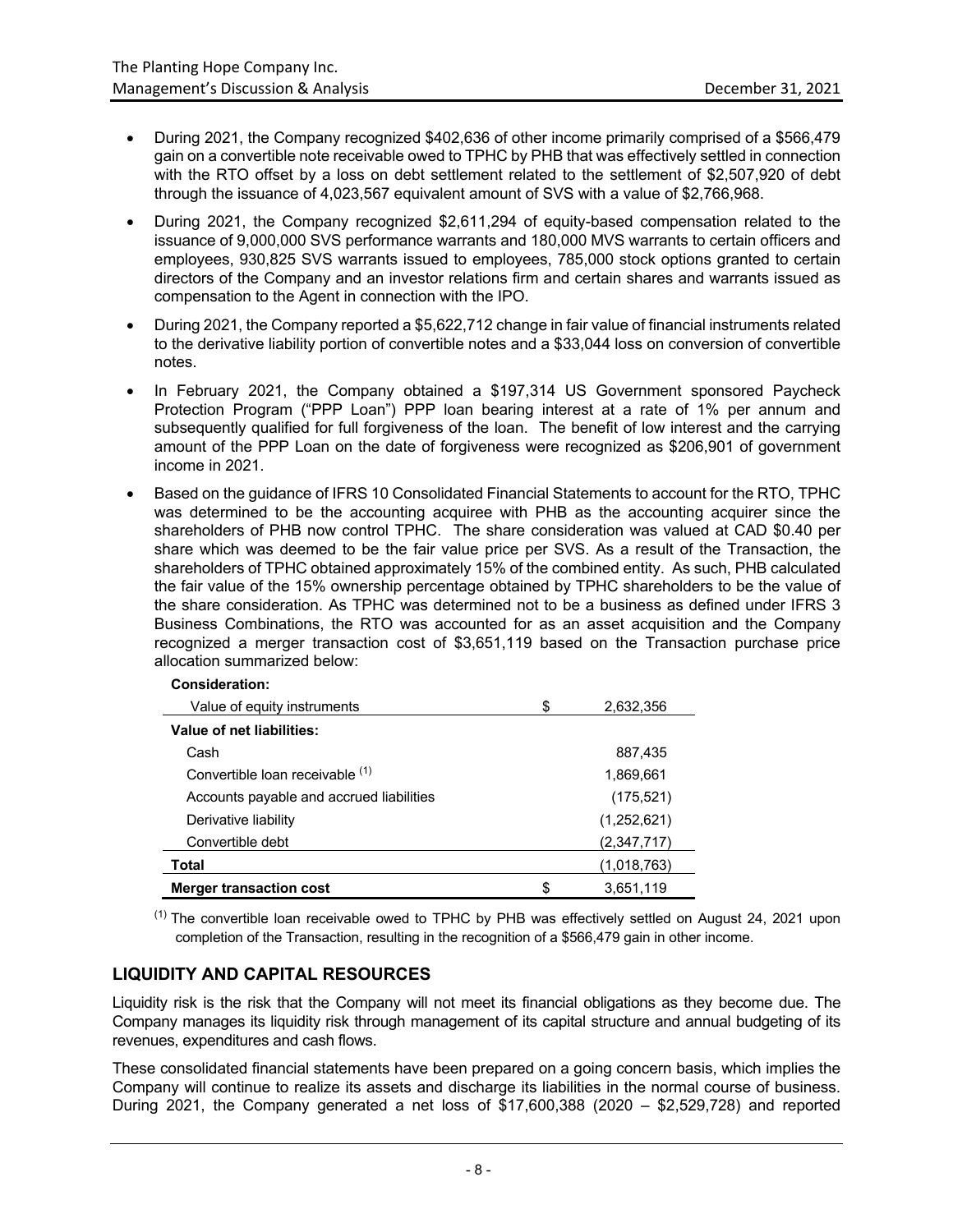\$6,155,121 (2020 – \$2,243,049) of cash flows used by operations. As at December 31, 2021, the Company had an accumulated deficit of \$29,754,753 (2020 – \$12,154,365) and a working capital deficit of \$4,412,204 (2020 – \$3,128,095). As such, there is a material uncertainty related to these events and conditions that may cast significant doubt on the Company's ability to continue as a going concern and therefore, it may be unable to realize its assets and discharge its liabilities in the normal course of business. The continuation of the Company as a going concern is dependent on the ability of the Company to achieve positive cash flow from operations and/or obtain necessary equity or other financing to continue.

The Company will continue to be in the building stage of its business, establishing new distribution of its brands, developing, and launching new products, and establishing a marketing strategy that reaches and builds a consumer community with high demand for its products, and building a shared services organization and supply chain to effectively serve consumer demand. Ultimately, growth of the business and implementing a path to profitability over the next two years will support the Company's going concern success. Management considers all available information about the future, which is at least, but not limited to, 12 months from the end of the reporting period.

Management believes that the Company's going concern uncertainty is alleviated by the completion of its Initial Public Offering ("IPO") on November 12, 2021, which raised gross proceeds of \$8,507,530 and the completion of a bought-deal public offering on March 15, 2022, which raised gross proceeds of \$6,287,589.

## *Convertible Notes*

During 2021, the Company issued unsecured convertible notes (the "Notes") for aggregate proceeds of \$3,909,602 (CAD \$5,000,000), of which CAD \$4,000,000 was issued prior to the RTO (Note 4) and CAD \$1,000,000 was issued on September 29, 2021. The Notes accrue a simple rate of interest at 2% per annum, payable semi-annually.

At issuance, the Notes contained the following terms:

- (i) If the Company completes an IPO on or before June 30, 2022, the Notes mature on the one-year anniversary of the IPO completion date, and are convertible at the option of the holder from the date of completion of the IPO closing until one day preceding the maturity date at a price equal to:
	- § 15% discount to the share price of the IPO if converted from the date of the IPO Closing until one day preceding the maturity date; or
	- § 30% discount to the share price of the IPO if automatically converted on the maturity date.
- (ii) If the Company does not complete an IPO on or before June 30, 2022, the Notes mature on July 1, 2022, and are convertible at CAD \$0.2174 per SVS.

The Company completed its IPO on November 12, 2021, thereby establishing November 12, 2022, as the maturity date and the conversion prices at CAD \$0.34 per SVS if converted prior to the maturity date or CAD \$0.28 if automatically converted on the maturity date.

As the Notes do not have a fixed conversion price, they do not meet the fixed-for-fixed criteria, and the fair value of the conversion feature is classified as a derivative liability.

During the period from November 23 to December 2, 2021, the Company issued 455,880 common shares on the conversion of \$121,450 (CAD \$155,000) principal amount of Notes which was credited to share capital along with \$18,900 for the derivative liability portion. In connection with the conversion, the Company recognized a \$33,044 loss on convertible debt in the 2021 consolidated statement of loss and comprehensive loss.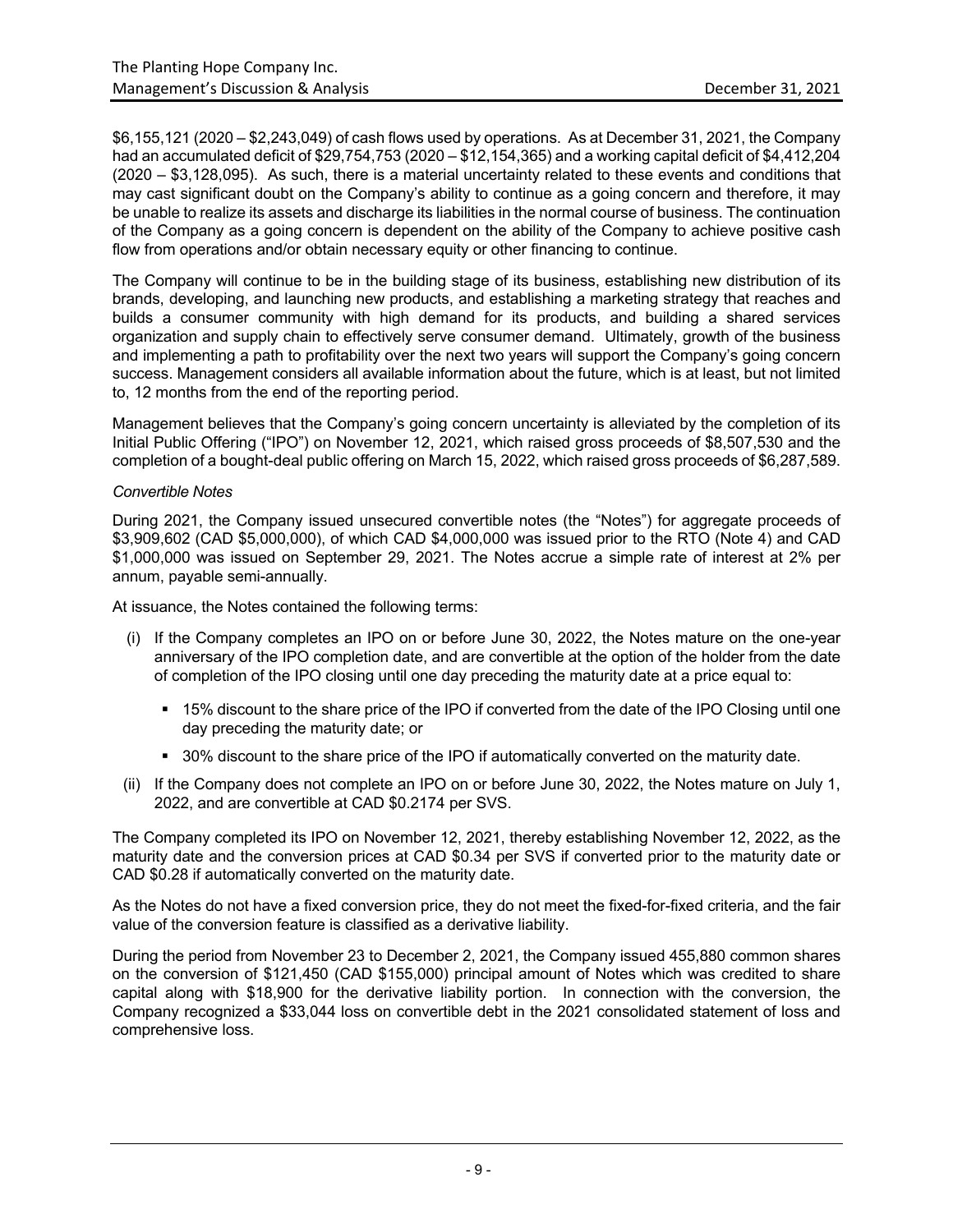|                               | Principal<br>amount<br>(CAD) | Debt portion<br>(USD) |    | Derivative<br>liability<br>(USD) |
|-------------------------------|------------------------------|-----------------------|----|----------------------------------|
| Balance, December 31, 2020    | \$                           | \$                    | \$ |                                  |
| Recognized in RTO             | 4,000,000                    | 2,347,717             |    | 1,252,621                        |
| Recognized September 29, 2021 | 1.000.000                    | 518,216               |    | 266.501                          |
| Finders' fees                 |                              | (272,094)             |    |                                  |
| Accretion                     |                              | 311,445               |    |                                  |
| Fair value adjustment         |                              |                       |    | 5,622,712                        |
| Conversion                    | (155,000)                    | (88, 817)             |    | (18,900)                         |
| Foreign exchange              |                              | (11,603)              |    | (38, 774)                        |
| Balance, December 31, 2021    | \$<br>4,845,000              | \$<br>2,804,864       | S  | 7,084,160                        |

A continuity of the Notes is summarized in the following table:

## *Government Loan*

As of December 31, 2021, the Company had a government loan with an amortized cost of \$18,530 outstanding. The loan was obtained in 2020 pursuant to a long-term Economic Injury Disaster Loan ("EIDL") agreement with the U.S. Small Business Administration ("SBA") in the amount of \$150,000. The SBA EDIL is secured by assets of the Company, bears interest at a rate of 3.75% per annum, requires monthly principal and interest payments commencing June 11, 2021, and matures on June 22, 2050. On March 16, 2021, the Government extended the first payment due date from 12 months to 24 months from the date of the loan.

## *Contractual Payments*

The table below summarizes the maturity profile of the Company's financial liabilities based on contractual payments:

| As at December 31, 2021 | Carrying<br>amount | Less than<br>vear | 1 to $2$<br>vears | $2$ to 5<br>vears | $5$ years $+$            | Total<br>contractual<br>amount |
|-------------------------|--------------------|-------------------|-------------------|-------------------|--------------------------|--------------------------------|
| Accounts payable and    |                    |                   |                   |                   |                          |                                |
| accrued liabilities     | 1,340,200          | 1,340,200         |                   |                   |                          | 1,340,200                      |
| Convertible debt        | 2,804,864          | 3,821,580         |                   |                   | $\overline{\phantom{m}}$ | 3,821,580                      |
| Due to related parties  | 59.924             | 59.924            |                   |                   | -                        | 59.924                         |
| Government loans        | 18.530             | 1.586             | 6.362             | 11.242            | 130,810                  | 150.000                        |
| Lease liability         | 570,673            | 145.982           | 148,811           | 301,447           | 127,180                  | 723,420                        |
|                         | 4,794,191          | 5,369,272         | 155,173           | 312,689           | 257,990                  | 6,095,124                      |

# **RELATED PARTY TRANSACTIONS**

• During 2021, \$61,895 (2020 – \$199,074) of deferred compensation was due to PHB's founding members and was deferred to assist in funding operations. During 2021, the \$445,123 balance of deferred compensation payable was converted into 1,831,625 equivalent number of SVS.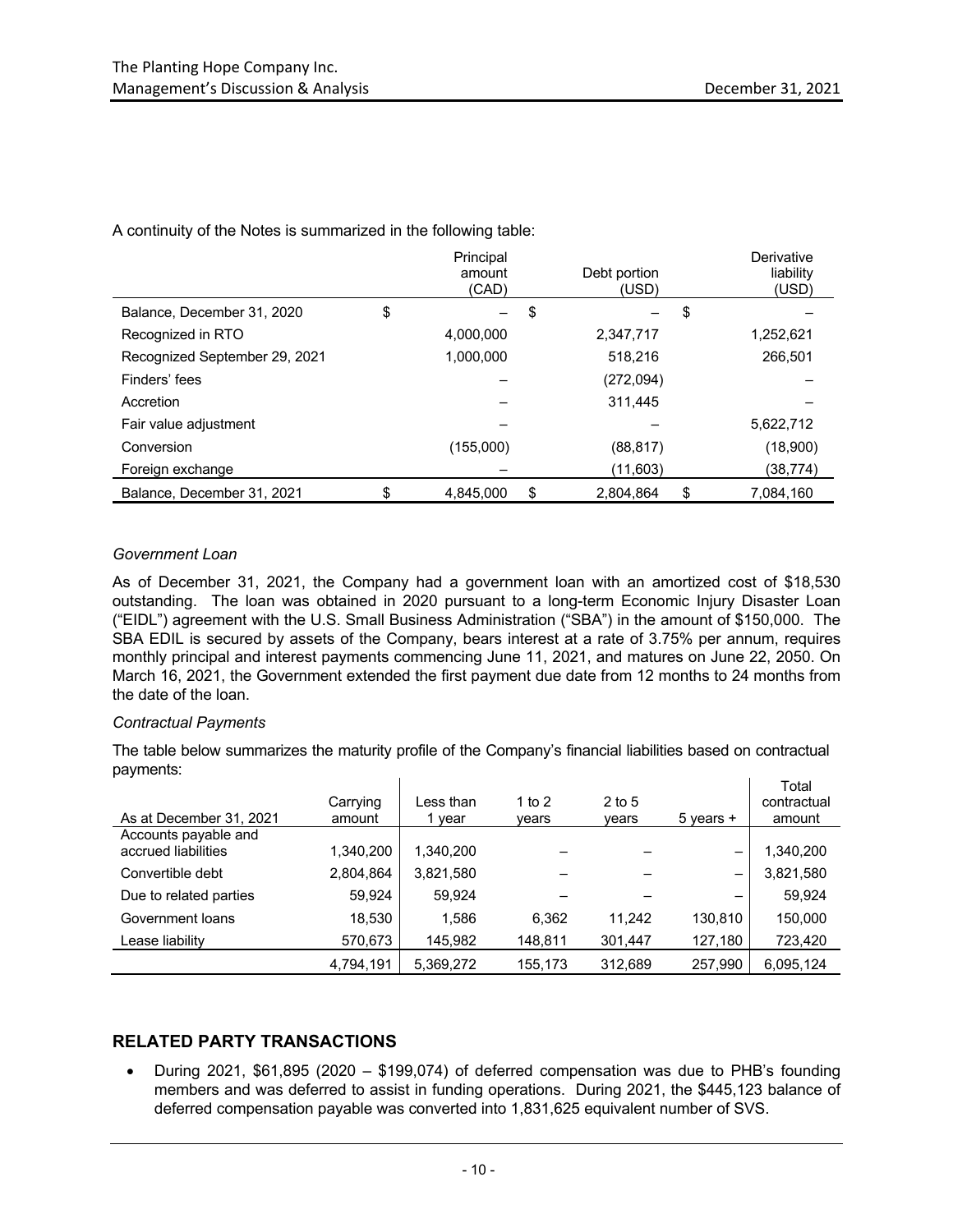- During 2021, \$41,159 of payables for the reimbursement of corporate expenses were converted into 169,364 equivalent number of SVS. As of December 31, 2021, the Company reported \$59,924 (2020 – \$101,083) due to related parties.
- During 2021, the Company incurred \$10,296 (2020 \$93,644) of consulting fees charged by a founding member of PHB and \$16,632 (2020 – \$12,850) of consulting fees charged by the sibling of a founding member. During 2021, the Company converted \$148,435 of amounts owing to these related parties into 614,658 equivalent number of SVS. As of December 31, 2021, accounts payable and accrued liabilities included \$1,310 (2020 – \$138,379) due to these related parties.
- A founder of PHB is also a shareholder in another company that sells services to the Company. During 2021, the Company was charged \$16,164 (2020 – \$nil) by the related company. As at December 31, 2021, accounts payable and accrued liabilities included \$nil (2020 – \$nil) due to the related company.
- Key management compensation for the year ended December 31, 2021, is comprised of \$629,994 (2020 – \$613,232) of salaries and benefits and \$251,925 (2020 – \$nil) of equity-based compensation.
- The Company maintains a 401(k) plan (the "Plan") which allows substantially all full-time employees to participate in the Plan. During 2021, the Company contributed \$32,380 (2020 – \$20,610) to the Plan on behalf of its employees.

## **SUBSEQUENT EVENTS**

#### RightRice Acquisition

On January 14, 2022, the Company closed the acquisition of RightRice ("RR") business assets from Betterer Foods, Inc. The aggregate purchase price of \$7,000,000 is comprised of \$4,000,000 in cash funded at closing, with the balance payable under two unsecured promissory notes bearing interest at 5% per annum.

The first unsecured promissory note in the amount of \$2,000,000 was fully due and payable (including all accrued interest) on the earlier to occur of (i) the date of the closing of any offering of securities of the Company (whether by way of a prospectus offering or on a private placement basis), which offering may be completed in one or more tranches, raising aggregate gross proceeds of not less than US \$4,000,000 and (ii) March 31, 2022, the maturity date. The \$2,000,000 promissory note plus \$17,260 of accrued interest was paid on March 18, 2022, following the completion of a bought-deal public offering (see below).

The second unsecured promissory note in the amount of \$1,000,000 is fully due and payable (including all accrued interest) on January 14, 2023.

#### **Stock Option Grant**

On January 26, 2022, the Company granted 440,000 stock options exercisable at CAD \$0.87 per SVS until January 26, 2025 to the founder and previous CEO of RR and four RR team members who joined the Company.

#### Bought-deal Public Offering

On March 15, 2022, the Company closed a bought-deal public offering ("the Offering") of 10,062,500 SVS at a price of CAD \$0.80 per SVS for gross proceeds of approximately \$6,287,589 (CAD \$8,050,000), including 1,312,500 SVS shares issued to the Agent following the exercise of their over-allotment option. The Agent received a cash fee equal to 8% of the gross proceeds of the Offering plus a \$66,390 (CAD \$85,000) advisory fee.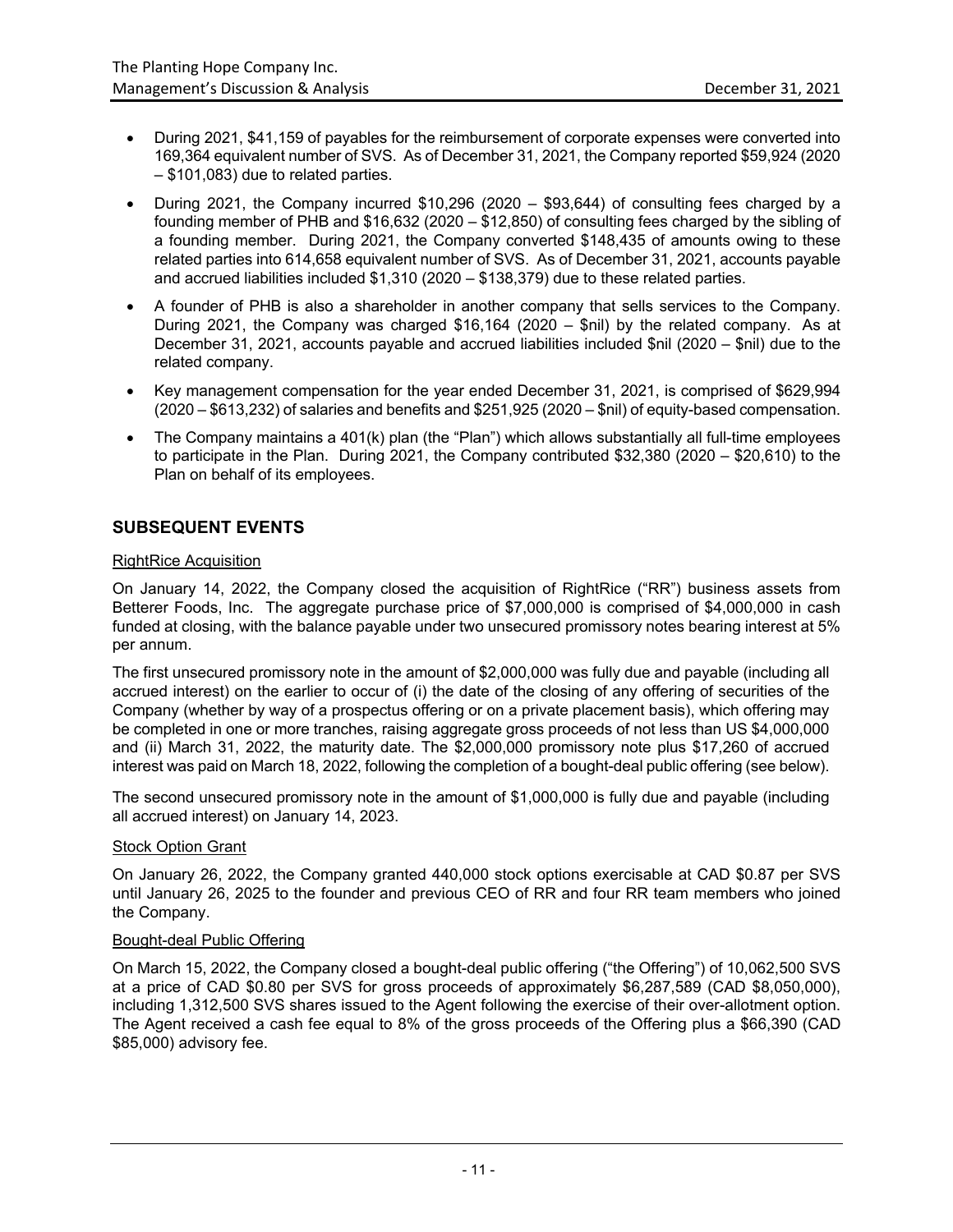## **SHARE CAPITAL**

|                            | Equivalent<br>SVS <sup>(1)</sup> | Warrants <sup>(2)</sup> | Warrants $(3)$ | <b>Stock</b><br>options <sup>(2)</sup> |
|----------------------------|----------------------------------|-------------------------|----------------|----------------------------------------|
| Balance, December 31, 2020 |                                  |                         |                |                                        |
| Issued / granted           | 81,341,428                       | 12,477,825              | 180.000        | 785.000                                |
| Exercised                  | 959,520                          | (959, 520)              |                |                                        |
| Balance, December 31, 2021 | 82,300,948                       | 11,518,305              | 180,000        | 785,000                                |
| Issued / granted           | 10,062,500                       |                         |                | 440.000                                |
| Exercised                  | 1,680                            | (1,680)                 |                |                                        |
| Forfeited                  |                                  |                         |                | (170,000)                              |
| Balance, date of MD&A      | 92,365,128                       | 11,516,625              | 180.000        | 1,055,000                              |

(1) The Company's share capital consists of SVS and MVS, with each MVS equivalent to 100 SVS.

(2) Exercisable into SVS

(3) Exercisable into MVS

# **SELECTED QUARTERLY INFORMATION**

| Unaudited                           | Q4<br>2021  | Q3<br>2021  | Q2<br>2021               | Q1<br>2021 |
|-------------------------------------|-------------|-------------|--------------------------|------------|
| Revenues (\$)                       | 358,964     | 768,590     | 889,787                  | 647,172    |
| Net revenues $(\$)$                 | 254.412     | 649.789     | 819,376                  | 597,694    |
| Net loss $(\$)$                     | (8,636,430) | (7,573,700) | (924, 912)               | (465, 346) |
| Basic net loss per share $(1)$ (\$) | (0.13)      | (0.14)      | $\overline{\phantom{m}}$ |            |

| Unaudited                           | Q4<br>2020 | Q3<br>2020 | Q2<br>2020               | Q1<br>2020 |
|-------------------------------------|------------|------------|--------------------------|------------|
| Revenues (\$)                       | 175.743    | 287,337    | 495.208                  | 685,686    |
| Net revenues $(\$)$                 | 44.243     | 155.942    | 343.546                  | 441,645    |
| Net loss $(\$)$                     | (549, 956) | (447, 123) | (731, 110)               | (801, 539) |
| Basic net loss per share $(1)$ (\$) | -          | -          | $\overline{\phantom{0}}$ |            |

 $<sup>(1)</sup>$  The results prior to the completion of the RTO are those of PHB which is an LLC with no issued share capital.</sup>

Significant quarter-over-quarter variances are explained below:

- Revenues and net revenues were lower in Q4 2021 due to both seasonality as retailers focused on Holiday items (in the US, this seasonality can impact shipments and sales for better-for-you foods between mid-October and mid-December of each calendar year), and to winding down of the Airline's Mozaics first-class snack baskets placement due to annual menu changes
- Net loss increased in Q4 2021 due to lower revenues and net revenues, and largely due to the increase in one-time professional fees and other expenses associated with the IPO and the change in fair value of financial instruments.
- Revenues and net revenues increased from Q4 2020 to Q2 2021, with a slight decrease to net revenue in Q3 2021 reflecting the initial impact of limited availability of organic ingredients.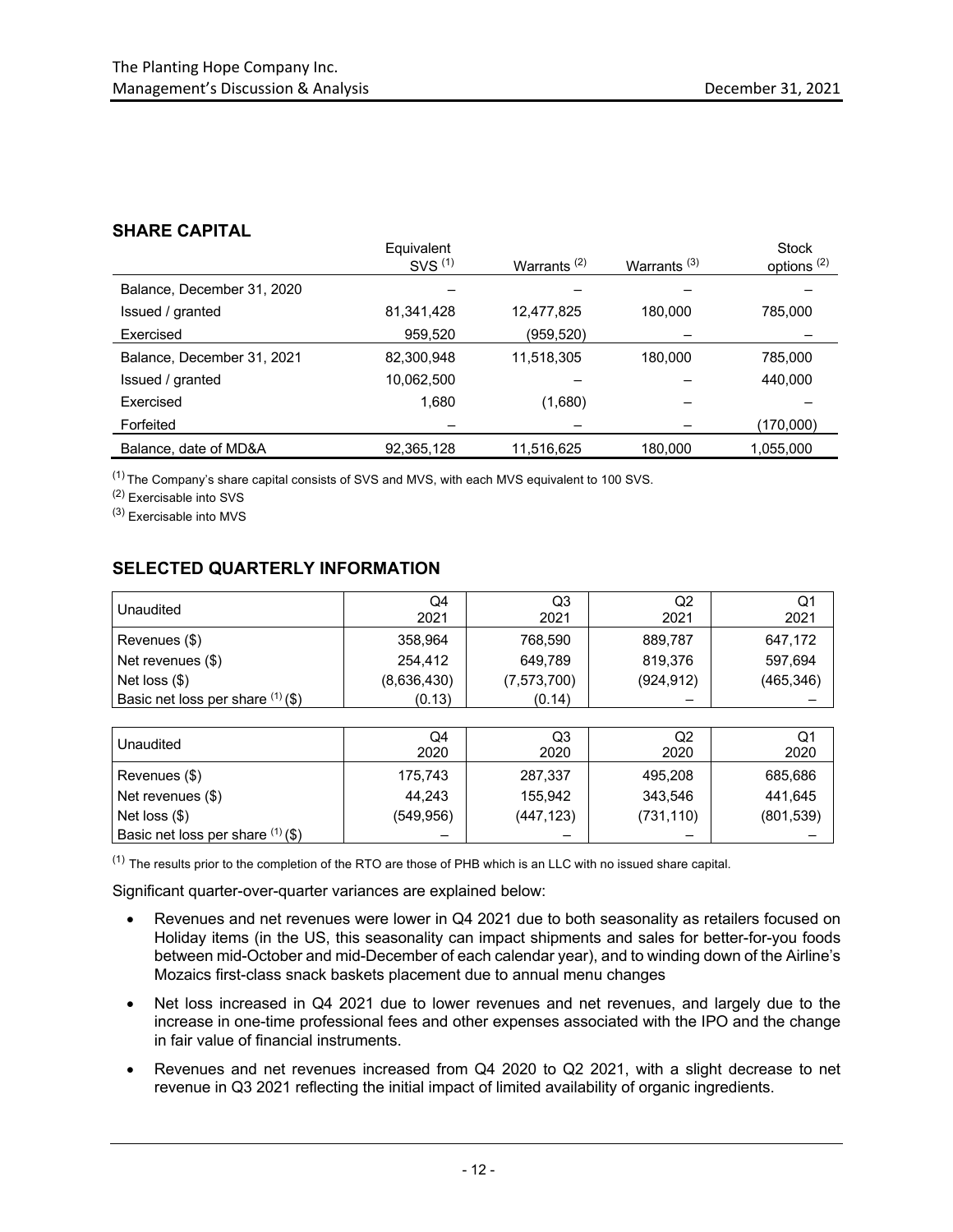- Net loss increased in Q3 2021 due to the consolidation of results following the RTO and the recognition of one-time merger transaction costs and equity-based compensation.
- Net loss increased in Q2 2021 primarily due to an increase in sales and marketing expenses focused on the airline channel and investments to increase the social media presence for our brands.
- Revenues and net revenues decreased from Q1 2020 to Q4 2020 as the Company was unable to fully service product demand in the first half of 2020 due to COVID-19 resource limitations and distributors prioritizing filling orders to large retailers of major brands to catch up to COVID-based accelerated grocery demand, resulting retail orders being filled at under 25% of demand in Q2 and Q3.
- Net loss increased in Q4 2020 due to the impact of lower revenues and net revenues in the quarter and from retailer cancellation of new product resets due to COVID-19-driven labor shortages.
- Net loss improved from Q1 2020 to Q3 2020 primarily due to reductions in sales and marketing expenses and other travel due to the cancellation of trade shows and travel restrictions as well as cancellations of in-store promotions and demo programs due to COVID-19.
- 2021 Sales Revenues were impacted by the company's decision to change Mozaics chips and Hope and Sesame sesamemilk from Organic to Non-GMO. This decision was driven by significant longterm issues related to Organic ingredient availability and resulting escalating raw material costs. The Company also assessed that the consumer/retailer acceptance of Non-GMO was strong and the best timing would be to make the product line changes in 2021 before starting to significantly scale the brands and distribution across markets. As a result, in 2021 both Mozaics and Hope and Sesame product lines were relaunched as Non-GMO in updated branding and sustainable packaging (as applicable). The reception from both retailers and consumers to the new bolder branding and the Non-GMO formulations has been very positive. These changes did however result in new UPC's for each new item, and therefore meant the full lines needed to be relaunched to retail (the existing shelf placement could not simply be replaced with the new items). This led to the anticipated loss of existing retail distribution for the organic items, with a related revenue decline in the later part of 2021. In 2022, a strong focus is rebuilding and further expanding the distribution under Hope and Sesame shelf-stable sesamemilk and Mozaics real veggie chips, and thus far retailer and consumer reception of the new products is exceeding expectations and expanding well.

## **FINANCIAL INSTRUMENTS**

The Company's financial instruments include cash, trade accounts receivable, accounts payable and accrued liabilities, short-term debt, and approximate their carrying values due to the short-term maturity of those instruments. The fair values of convertible debt, derivative liability and government loans approximate their carrying values as they bear interest at an effective rates or fixed rates consistent with market rates for similar debt.

Credit risk is the risk of financial loss to the Company if a customer or counterparty to a financial instrument fails to meet its contractual obligations. The Company maintains its cash in bank deposits which, at times, may exceed federally insured limits. The Company believes it is not exposed to any significant credit risk on its cash as it is held with reputable financial institutions in the U.S.

The principal markets for the Company's products are in the U.S., however, a portion of sales are to foreign distributors. Management performs continuing credit evaluations of its customers and generally does not require collateral. Historically, the Company has not experienced significant losses related to receivables from individual customers. During 2021, the Company derived approximately 85% of its gross revenues from three customers (2020 – 72% from three customers). Significant changes in industry conditions will increase the risk of not collecting receivables. Management believes the risk is generally mitigated by the size and reputation of the companies to which they extend credit.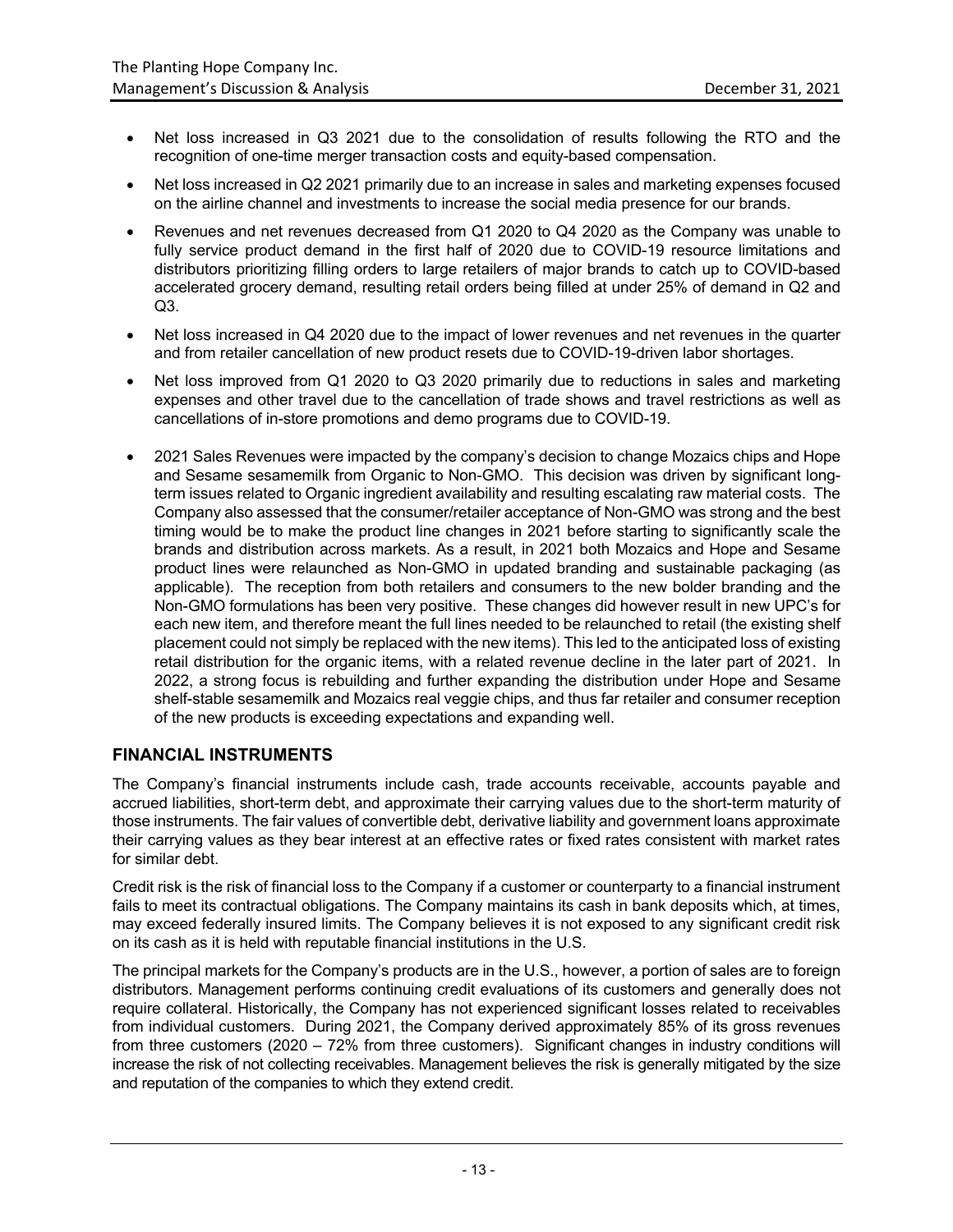## **OFF-BALANCE SHEET ARRANGEMENTS**

The Company has no off-balance sheet arrangements.

## **USE OF ESTIMATES AND JUDGMENTS**

The preparation of consolidated financial statements in conformity with IFRS requires management to make judgments, estimates and assumptions that affect the application of accounting policies and the reported amounts of assets, liabilities, income and expenses. Actual results may differ from these estimates. The accounting policies subject to such judgments and the key sources of estimation uncertainty that the Company believes could have the most significant impact on the reported results and financial position are as follows:

*Critical accounting judgments*

- Functional currency The determination of the functional currency for the Company and each of its subsidiaries was based on management's judgment of the underlying transactions, events, and conditions relevant to each entity.
- Going concern The going concern assessment requires management's judgment on the ability of the Company to achieve positive cash flow from operating activities and/or obtain necessary equity or other financing to execute the Company's business plan.
- Business combination Judgments are required in determining whether an acquisition constitutes a business combination or asset acquisition based on the criteria in IFRS 3 Business Combinations.
- Leases The incremental borrowing rates are based on judgments including economic environment, term, currency, and the underlying risk inherent to the asset. The carrying balance of the right-of-use assets, lease liabilities, and the resulting interest expense and depreciation expense, may differ due to changes in the market conditions and lease term.
- Impairment Judgments are required to assess when impairment indicators are evident and impairment testing is required.
- Revenue The Company makes judgments in determining whether a performance obligation is distinct (i.e. if a service is separately identifiable from other services provided and if the customer can benefit from it). Judgments are required when evaluating when a performance obligation is satisfied, and revenue may be recognized. In making its judgments, management considers when a customer obtains control of the good or service being promised in the contract and whether another entity fulfilling remaining services would need to re-perform work completed to date. Judgments are also used to determine whether the Company acts as principal or agent on certain flow-throw charges to customers, such as freight costs incurred on the shipment of goods. The judgments made include whether the Company or a third-party controls the goods or services provided.
- Current and deferred taxes Tax interpretations, regulations, court rulings and legislation in the various jurisdictions in which the Company operates are subject to change. As such, current and deferred taxes are subject to measurement uncertainty. Management uses judgment to assess deferred tax assets at the end of the reporting period to determine the likelihood that they will be realized from future taxable earnings.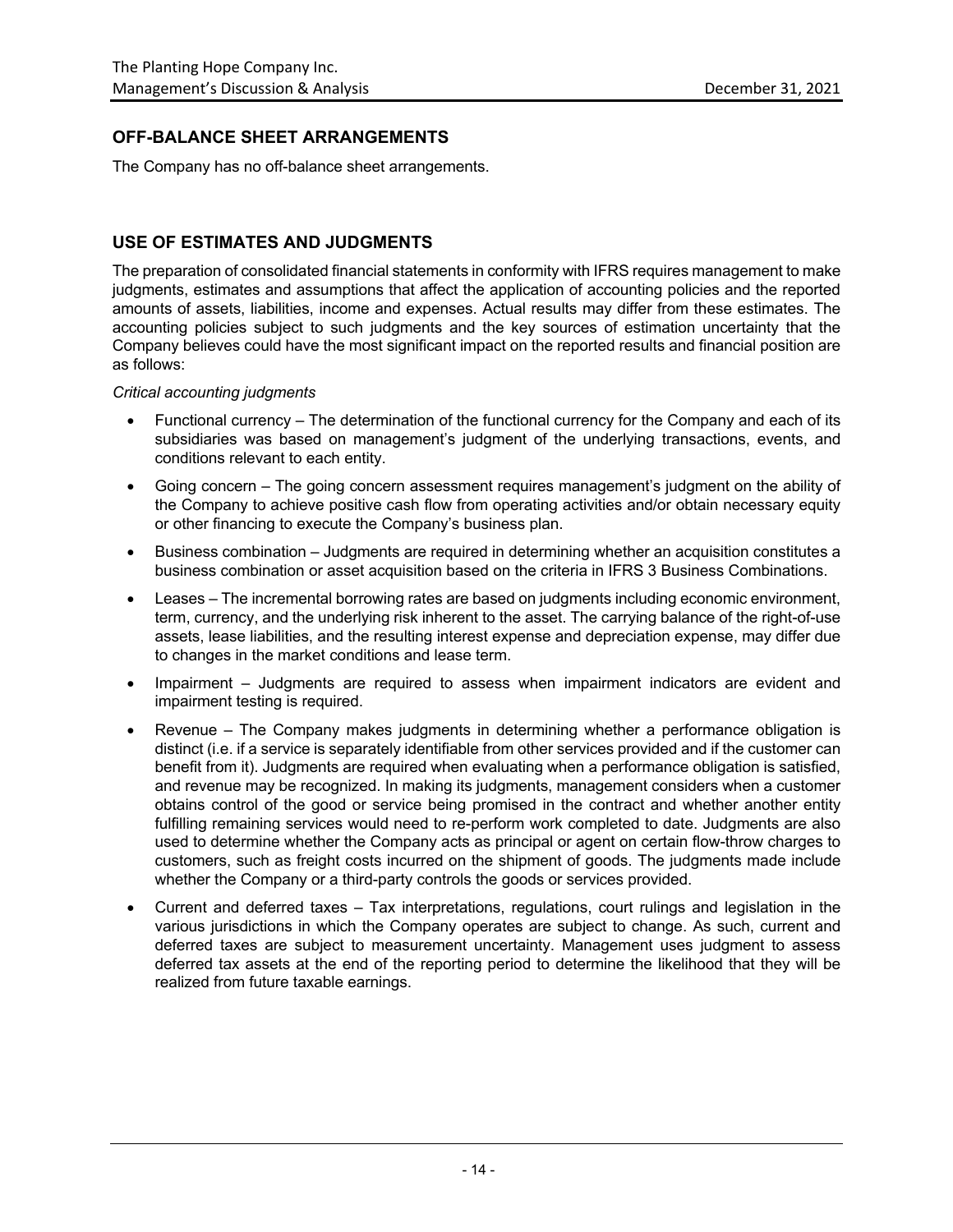#### *Key accounting estimates*

- Valuation of trade accounts receivable The allowance for expected credit losses assessment requires a degree of estimation and judgment. It is based on the number of days overdue and makes assumptions to allocate an overall expected credit loss rate for each group. These assumptions include sales experience, historical collection and non-payments.
- Valuation of inventories The valuation of inventory at net realizable value is based on management's best estimate including historical experience relating to the ultimate selling prices less costs to sell the inventory.
- Government Loans The Company is required to make certain assumptions in estimating the fair value of the low interest rate loans received from the government. These assumptions include the allocation of value between the future cash flow and carrying value of these loans and the determination of a comparable interest rate that would be obtained if a financing was obtained from in independent financial institution to acquire a similar type of loan.
- Leases Lease terms are based on assumptions regarding extension terms that allow for operational flexibility and future market conditions.
- Convertible financial instruments The Company makes estimates relating to the selection of appropriate market rates of interest to discount contractual interest and principal payments of compound financial instruments. There are also estimates related to the fair value of the embedded features which requires determining the most appropriate valuation model and the most appropriate inputs to the valuation model.
- Stock options and warrants The fair value of stock options and warrants is recognized using the Black-Scholes model, that takes into account the terms and conditions upon which the stock options and warrants were issued. Measurement inputs include the Company's share price on the measurement date, the exercise price of the stock options/warrants, the expected volatility of the Company's shares, the expected life of the stock options/warrants and the risk-free rate of return. The Company estimates volatility based on historical volatilities of publicly traded peer companies. The expected life of stock options/warrants is based on historical experience and estimates of the holder's behaviour. Dividends are not factored in as the Company does not expect to pay dividends in the foreseeable future. For the fair value of stock options, management also makes an estimate of the number of stock options that may be forfeited, and the rate is adjusted to reflect the actual number of stock options that actually vest.
- Deferred taxes Deferred taxes are based on estimates as to the timing of the reversal of temporary and taxable differences, substantively enacted tax rates and the likelihood of assets being realized.

## **NON-IFRS AND OTHER FINANCIAL MEASURES**

"Working capital" is a capital management measure. Working capital is comprised of current assets less current liabilities. Management believes that working capital is a useful measure to assess the Company's capital position and its ability to execute its business strategy. See "Summary of Annual Financial Information" for a reconciliation of working capital to current assets and current liabilities, being our nearest measures prescribed by IFRS.

"Non-current financial liabilities" is a supplemental financial measure. Non-current financial liabilities is comprised of the non-current portions of government loans and lease liabilities as presented in the Company's consolidated statements of financial position. See "Summary of Annual Financial Information".

"Trade spend as a percentage of revenues" is a supplemental financial measure. The Company uses trade spend as a percentage of revenues as a metric that demonstrates the support the Company provides to distributors and retailers for product placement to move product off the retail shelves and increase sales of the Company's products**.** See "Performance Review" for the calculation trade spend as a percentage of revenues.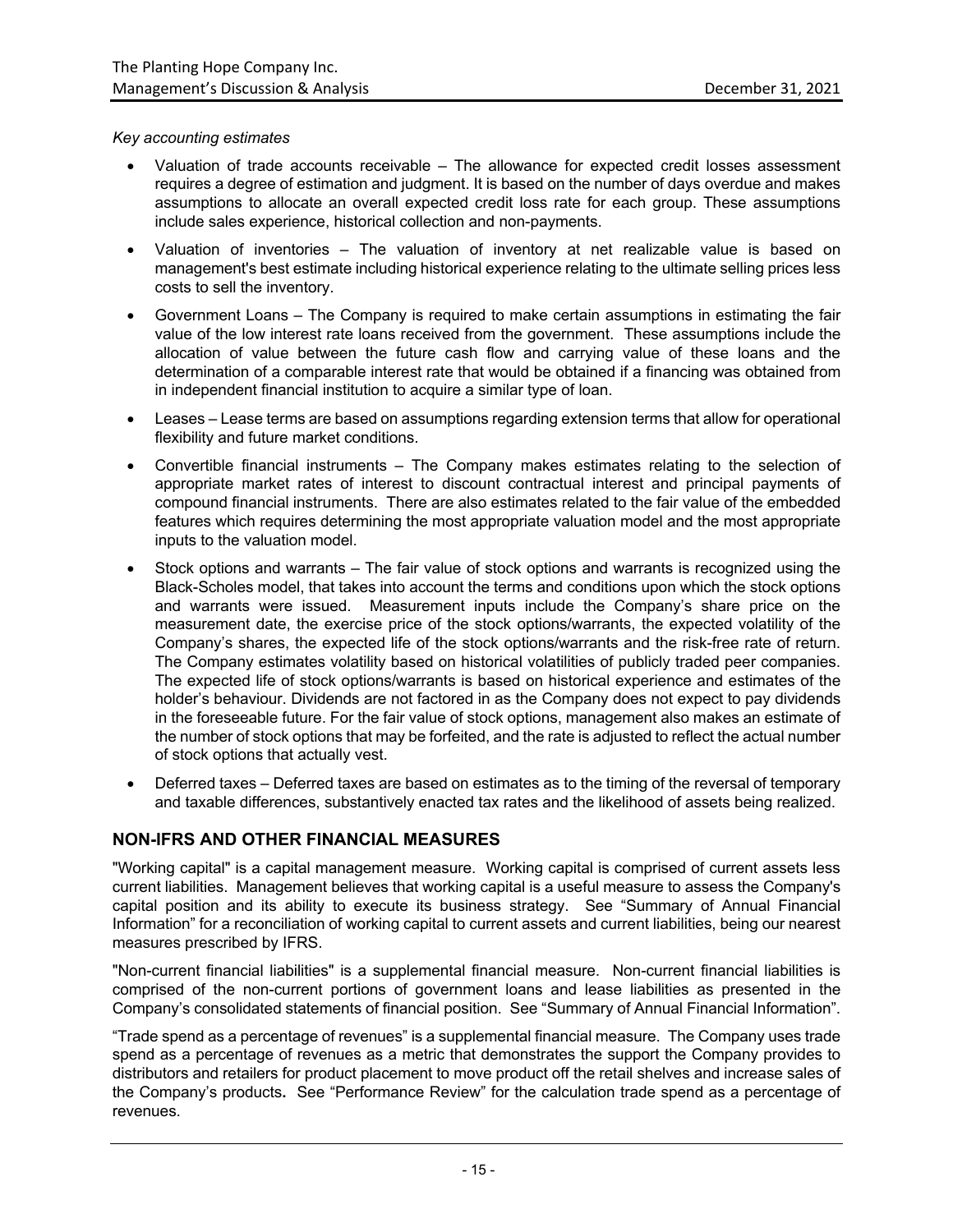"COGS as a percentage of revenues" is a supplemental financial measure. The Company uses COGS as a percentage of revenues as a tool to improve the predictability and financial performance of each of its product lines through improvements in supply chain management, production efficiencies gained through volume increase and economies of scale and decisions on in-sourcing versus out-sourcing, and a variety of other processes. See Performance Review for the calculation of COGS as a percentage of revenues.

## **BUSINESS RISKS AND UNCERTAINTIES**

A summary of risks and uncertainties relating to the Company's business are provided below. For additional details of these risks and how the Company mitigates such risks, see the Company's most current Annual Information Form, which is available on SEDAR at www.sedar.com.

- Brand Value The Company's success largely depends on its ability to maintain and grow its brands. Maintaining, promoting and positioning the Company's brands and reputation will depend on, among other factors, the success of its product offerings, management's ability to respond to customer preference changes, food safety, quality assurance, marketing and merchandising efforts and the Company's ability to provide a consistent, high-quality customer experience.
- Reputation Risk Real or perceived quality or food safety concerns or failures to comply with applicable food regulations and requirements, whether these potential concerns actually involve the Company or are based on facts, could cause negative publicity and reduced confidence in the Company and the Company's products, which could cause harm to the Company's brand, reputation and sales, and could materially adversely affect the business, financial condition and results of operations.
- Disruption at Production Facilities A natural disaster, fire, power interruption, work stoppage or other calamity at a partner production facility or at any future facility where the Company produces its products, would significantly disrupt the Company's ability to deliver its products and operate its business. Further, any government action restricting the operations or access to the Company's comanufacturing facilities or at any future facility would have a material adverse effect on its business.
- Failure to Introduce New Products or Successfully Improve Existing New Products A key element of management's growth strategy depends on its ability to develop and market new products and improvements to the Company's existing products that meet its standards for quality and appeal to consumer preferences. If the Company is unsuccessful in meeting its objective with respect to new or improved products, the business could be harmed.
- Reliance on Key Personnel The Company is strongly dependent on the business and technical expertise of its management team and there is little possibility that this dependence will decrease in the near term. The contributions of the existing management team to the Company's immediate and near-term business are likely to be of central importance.
- Product Defect Risk Selling food for human consumption involves inherent legal and other risks, and there is increasing governmental scrutiny of and public awareness regarding food safety.
- Protection of Intellectual Property Rights The Company currently relies on unpatented proprietary expertise, recipes and formulations and other trade secrets to develop and maintain its competitive position. The Company's success depends, to a significant degree, upon its ability to protect and preserve its intellectual property.
- Competition The industry the Company operates in is intensely competitive and the Company faces competition from numerous brands that produce plant-based food and beverage products, including small and large independent companies and large-scale manufacturers and branders.
- Reliance on Customers If the Company is unable to maintain good relationships with existing customers, its business could suffer. There can be no assurance of continued business relationships with distributors and vendors of the Company's products.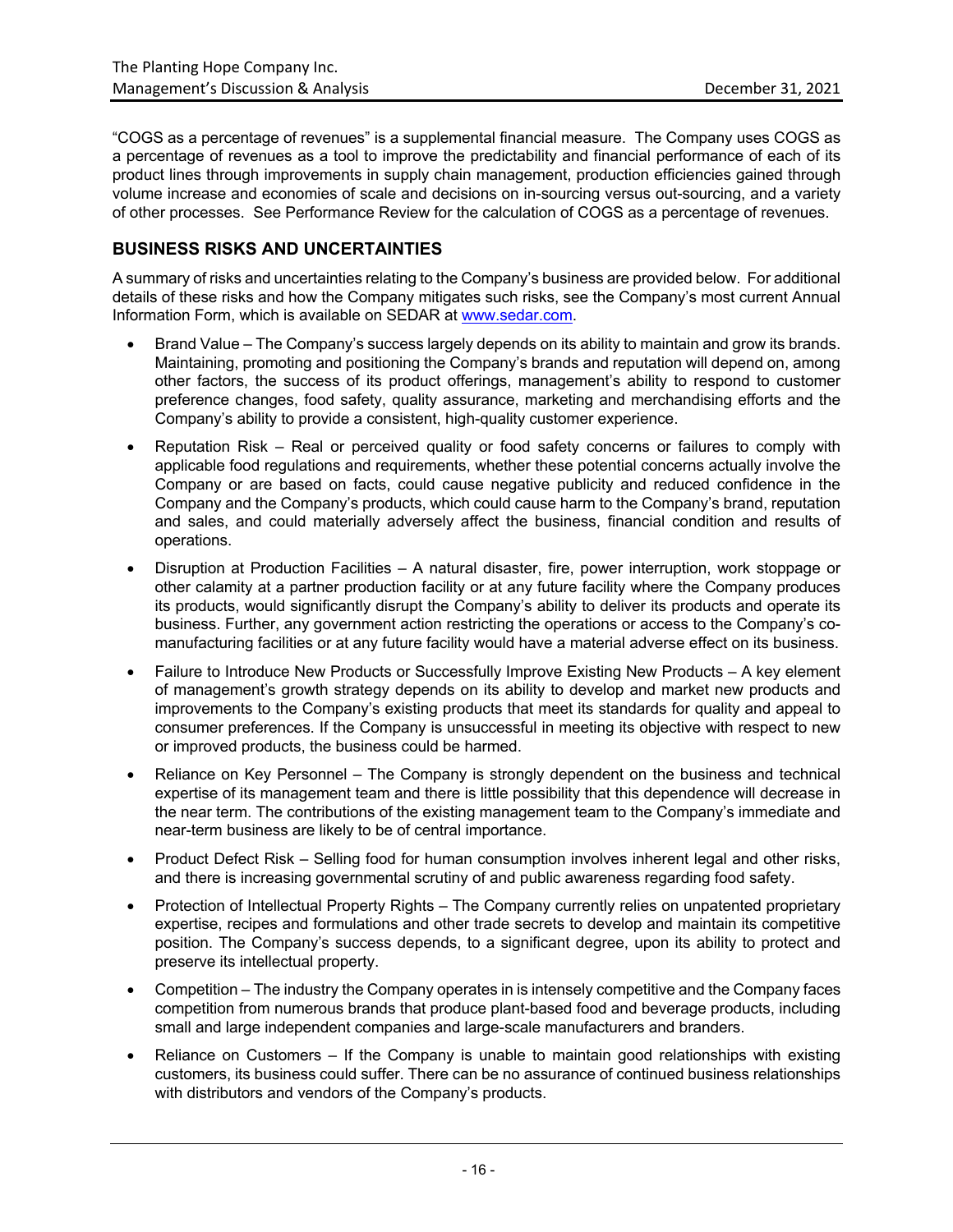- Consumer Preferences for Natural and Organic Food Products are Difficult to Predict and May Change –The Company's success depends, in part, on its ability and its customers' ability to offer products that anticipate the tastes and dietary habits of consumers and appeal to their preferences on a timely and affordable basis.
- Fluctuation of Quarterly Operating Results Revenue is difficult to forecast and may fluctuate significantly from quarter to quarter. Delays, reduction in scope or cancellation of orders could materially adversely affect the Company's business, financial condition and results of operations.
- Supply Chain Management The Company's supply chain is complex. Insufficient or delayed supply of products threatens the Company's ability to meet customer demands, while over capacity threatens its ability to generate profits. Accordingly, any failure by the Company to properly manage its supply chain could have a material adverse effect on its business, financial condition and results of operations.
- Public Health Crises Public health crises could adversely affect the Company's business. The Company's financial and/or operating performance could be materially adversely affected by the outbreak of public health crises, epidemics, pandemics or outbreaks of new infectious diseases or viruses, such as the global outbreak of the novel coronavirus disease, COVID-19 and new variants of concern.
- Inability to Achieve and/or Manage Growth The growth of the Company's business may place a strain on managerial, financial, and human resources. The Company's ability to maintain its rate of growth will depend on several factors.
- Inability to Efficiently Expand Production Network There is a risk in the Company's ability to effectively scale production processes and effectively manage its supply chain requirements.
- Government Regulation of Food Industry The production, distribution and sale of the Company's products in Canada, the United States and other countries, are subject to various federal, provincial and state regulations, including, but not limited to, food and drug regulations, health and safety laws, environmental statues, as well as various other federal, provincial, state and local statues and regulations applicable to the production, transportation, sale, safety, advertising, labelling and ingredients of its products.
- Impact of Product Marketing and Product Recalls The success of the Company depends on its ability to build and maintain brand image for existing products, new products and brand extensions. The Company has no assurance that its advertising, marketing and promotional programs will have the desired impact on its products' brand image and on consumer preference and demand.
- Labelling Food labelling regulations and resulting debates over word choices and/or packaging label disclosures related to ingredient use, ingredient labels, product nutritional and product attributes and/or composition, use or purpose have become frequent areas of contention and may become the basis for product recalls, consumer class action suits and/or regulatory fines.
- Limited or Disrupted Supply of Key Ingredients A number of the ingredients in the Company's products are vulnerable to adverse weather conditions and natural disasters, such as floods, droughts, frosts, earthquakes, hurricanes and pestilence.
- Price of Raw Materials Costs of the ingredients and packaging for the Company's products are volatile and can fluctuate due to conditions that are difficult to predict, including global competition for resources, weather conditions, consumer demand and changes in governmental trade and agricultural programs.
- Consumer Trends The Company's business is focused on the development, manufacturing, marketing and distribution of plant-based foods and beverages. Consumer demand for these products could change based on a number of possible factors, including dietary habits and nutritional